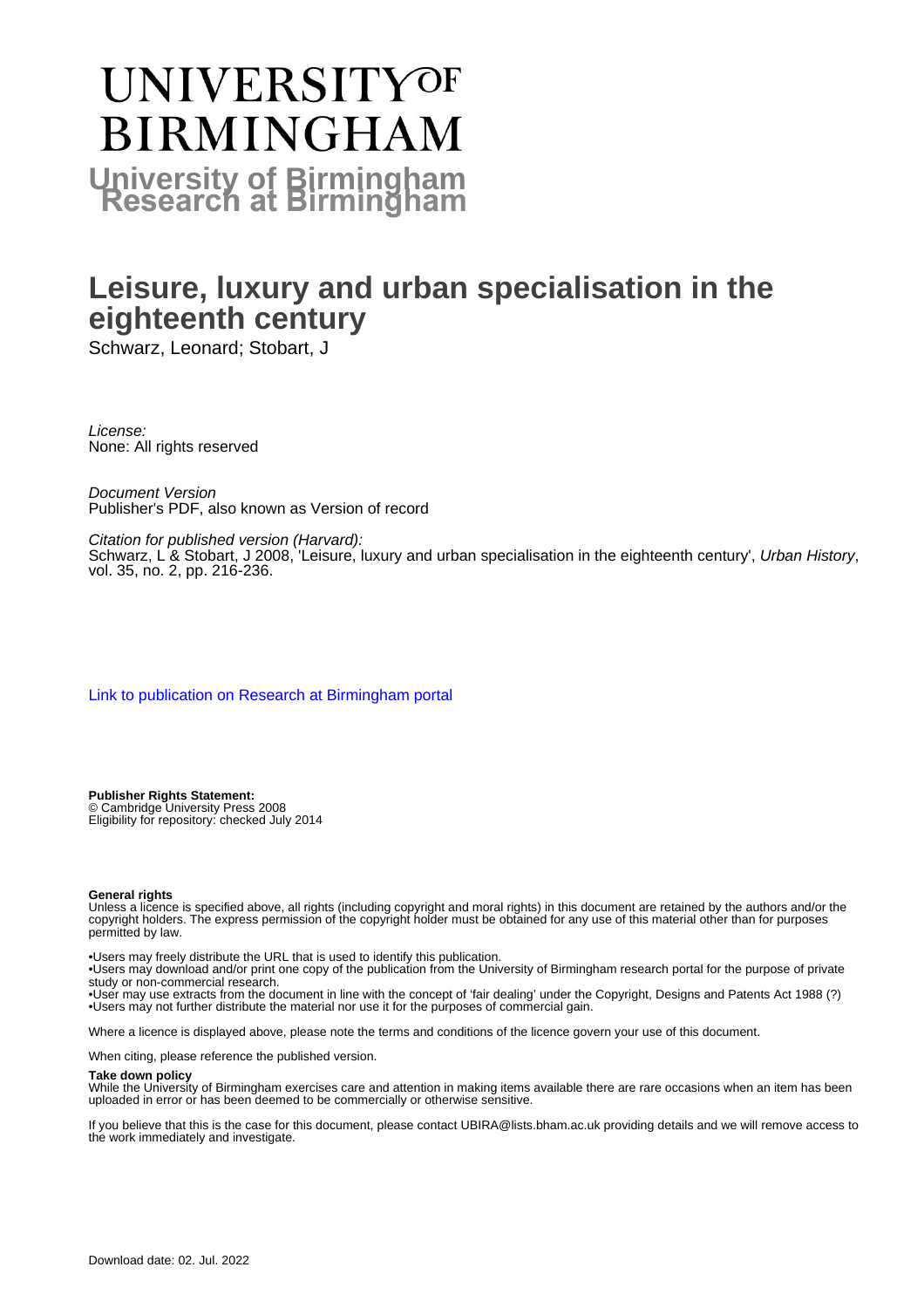### **Urban History**

http://journals.cambridge.org/UHY

Additional services for *Urban History:*

Email alerts: Click here Subscriptions: Click here Commercial reprints: Click here Terms of use : Click here



### **Leisure, luxury and urban specialization in the eighteenth century**

JON STOBART and LEONARD SCHWARZ

Urban History / Volume 35 / Issue 02 / August 2008, pp 216 - 236 DOI: 10.1017/S0963926808005464, Published online: 27 June 2008

**Link to this article:** http://journals.cambridge.org/abstract\_S0963926808005464

### **How to cite this article:**

JON STOBART and LEONARD SCHWARZ (2008). Leisure, luxury and urban specialization in the eighteenth century. Urban History, 35, pp 216-236 doi:10.1017/S0963926808005464

**Request Permissions :** Click here

CAMBRIDGE JOURNALS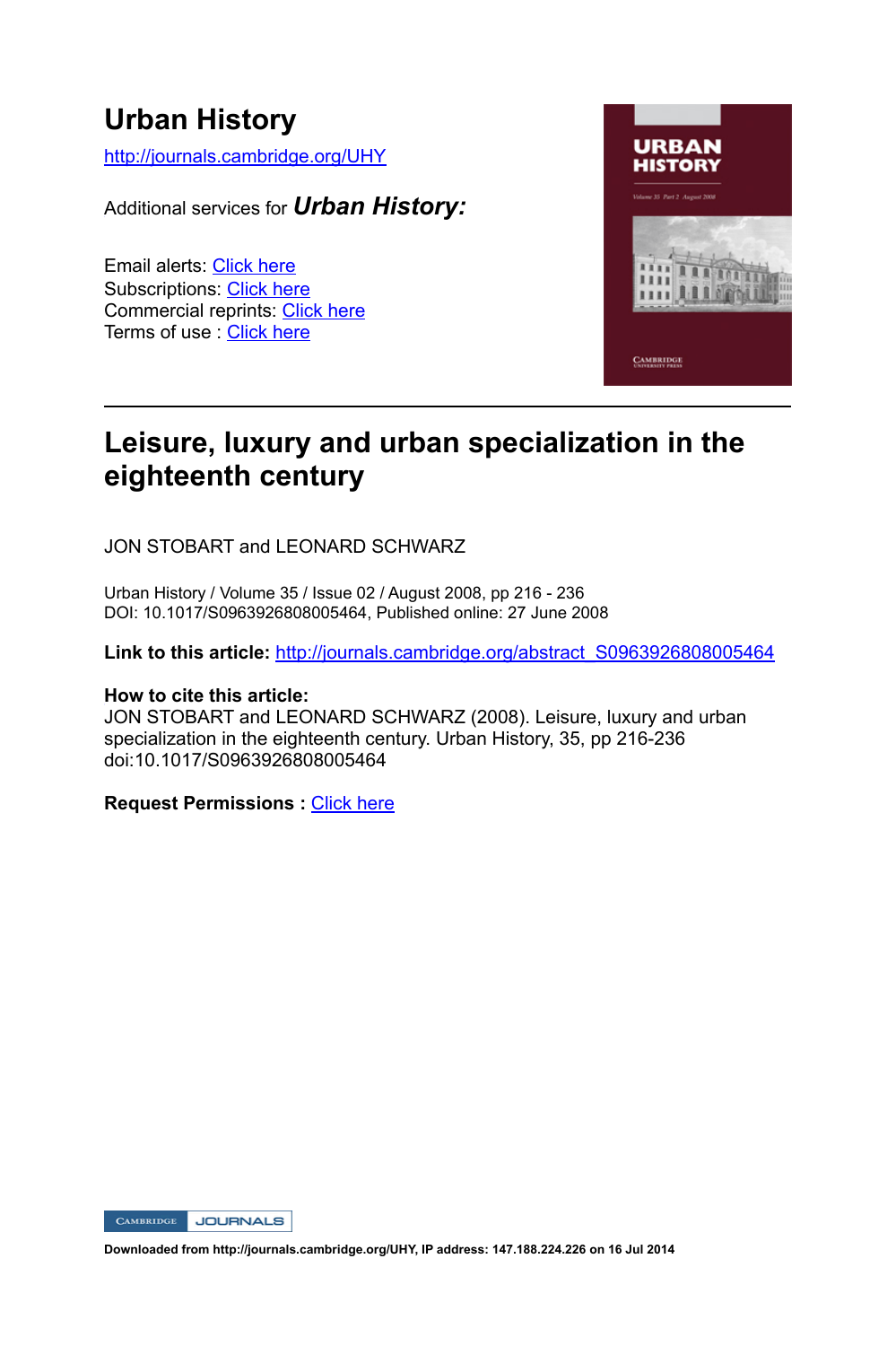# **Leisure, luxury and urban specialization in the eighteenth century**

JON STOBART<sup>†</sup> and LEONARD SCHWARZ<sup>†</sup>

†School of Social Sciences, University of Northampton, Boughton Green Road, Northampton, NN2 7AL

‡School of Historical Studies, University of Birmingham, Edgbaston, Birmingham, B15 2TT

abstract: This article forms a contribution to the ongoing debate about the nature of an English urban renaissance. We draw on Schwarz's designation of residential leisure towns to explore the spread of leisure and luxury through a broad range of towns. Our analysis reveals that leisure facilities and luxury service and retail provision were widespread, but that residential leisure towns appear as qualitatively different places, the status of which was contingent upon social profile and cultural-economy, rather than demographic, political or socio-economic make up. We conclude by arguing that urban typologies based on specialization should be tempered with older-established and more subjective categorizations based on the status of the town.

From hence we came ... to Shrewsbury. This is indeed a beautiful, large, pleasant, populous and rich town; full of gentry and yet full of trade too; for here too, is a great manufacture  $\dots$  which enriches the country round it.<sup>1</sup>

One of the most remarkable distinctions drawn between urban development of the pre-modern and modern periods is the emergence of specialist towns. For the period up to about 1700, historians have differentiated towns principally in terms of size: the 'great and good towns' being distinguished from county and small market towns. After that date, a growing range of urban types is recognized, including resort towns, manufacturing towns, transport centres and dormitory towns.<sup>2</sup> In this process, the eighteenth century can be seen as a crucial phase of development, when many of these 'new' types of town emerged or proliferated. Thus Corfield's labelling of this as 'one of the most mutable periods in English urban history'3 applies not just to the relative size of

<sup>1</sup> D. Defoe, *A Tour through the Whole Island of Great Britain* (1724–26; Penguin edition:

<sup>&</sup>lt;sup>2</sup> This tradition can be traced back to P. Clark and P. Slack, *English Towns in Transition 1500*-*1700* (Oxford, 1976), and has been seen most recently in P. Clark (ed.) *Cambridge Urban History of Britain*, vol. II: *1540–1840* (Cambridge, 2000). <sup>3</sup> P. Corfield, *The Impact of English Towns 1700–1800* (Oxford, 1982), 11.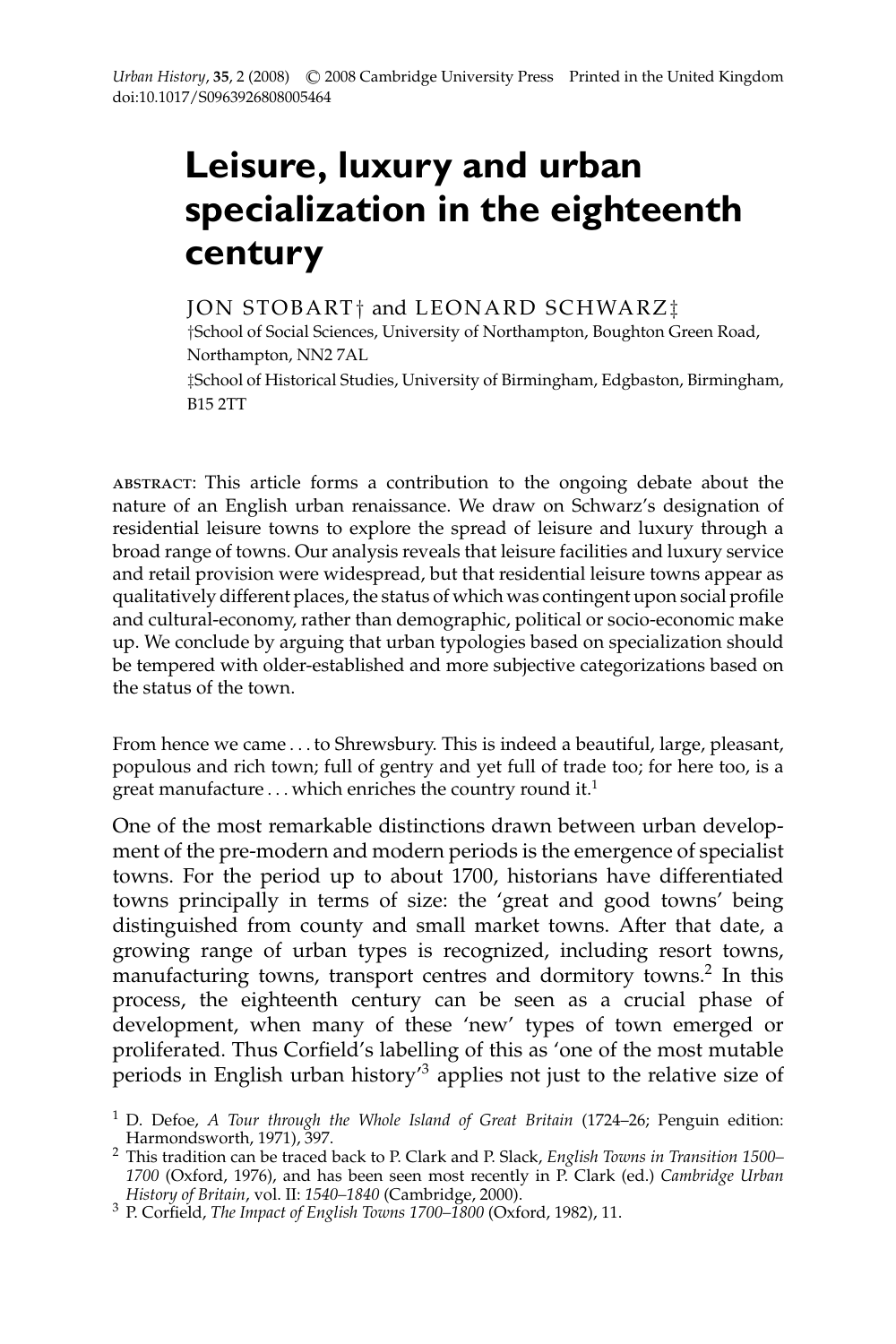different towns, but also to their function and character. This burgeoning specialization was dependent upon the growing integration of economy and society, regional and national space and urban systems.<sup>4</sup> As Robson, Pred and Lepetit have argued, the economic and social functions of towns were carried out in an interconnected framework that both determined the collective and individual role that towns can play in wider development and stimulated growth and the nature of growth within those towns.<sup>5</sup> Improved transport and communication services afforded better linkages between places, allowing people, goods and information to circulate more rapidly and bringing towns into much closer contact. This meant that urban functions were organized less as hierarchical systems, with centres being distinguished in terms of the range and number of activities found therein, and more as networks of specialist centres, closely interdependent upon one another for supplies and markets.<sup>6</sup> Thus, for example, resort and leisure functions were increasingly concentrated on to a specific set of towns – the inland spas and later coastal resorts, more generally grouped under the heading 'leisure towns'.<sup>7</sup>

To what extent, though, is this notion of specialization really valid for the eighteenth (or even the nineteenth) century? Reeder and Rodger note the growing economic diversification found in many industrial towns in Victorian Britain as the service sector became increasingly important, especially in larger towns. Borsay has long held that environmental improvement, economic revival and the spread of 'polite' culture in the century after the restoration was widespread and symptomatic of a general urban renaissance, and Trinder has demonstrated the spread of manufacturing into many small market towns during the industrial revolution.8 Does this make the identification of specialist towns little more than part of a modernist agenda to classify and categorize? Can we really identify manufacturing towns or leisure towns in terms of their economic structure, their infrastructure or their function within wider urban systems? As a glance through Defoe's *Tour* reveals, contemporaries

<sup>4</sup> See J. Stobart, *The First Industrial Region: North-west England, c. 1700–1760* (Manchester,

<sup>2004),</sup> ch. 2. <sup>5</sup> B. Robson, *Urban Growth: An Approach* (London, 1973); A. Pred, *City Systems in Advanced Economies* (London, 1977); B. Lepetit, *The Pre-industrial Urban System: France, 1740–1840*

<sup>&</sup>lt;sup>6</sup> This transition is modelled by J.W. Simmons, 'The organization of the urban system', in L.S. Bourne and J.W. Simmons (eds.), *Systems of Cities: Readings on Structure, Growth, and*

*P* P. Borsay, 'Health and leisure resorts 1700–1840', in Clark (ed.) *Cambridge Urban History*, vol. II, 775–804.

vol. II, 775–804.<br><sup>8</sup> D. Reeder and R. Rodger, 'Industrialisation and the city economy', in M. Daunton (ed.) *Cambridge Urban History of Britain*, vol. III: *1840–1950* (Cambridge, 2000), 565–85; P. Borsay, *The English Urban Renaissance*. *Culture and Society in the Provincial Town, 1660–1770* (Oxford, 1989); B. Trinder, 'Industrialising towns 1700–1840', in Clark (ed.) *Cambridge Urban History*, vol. II, 805–30.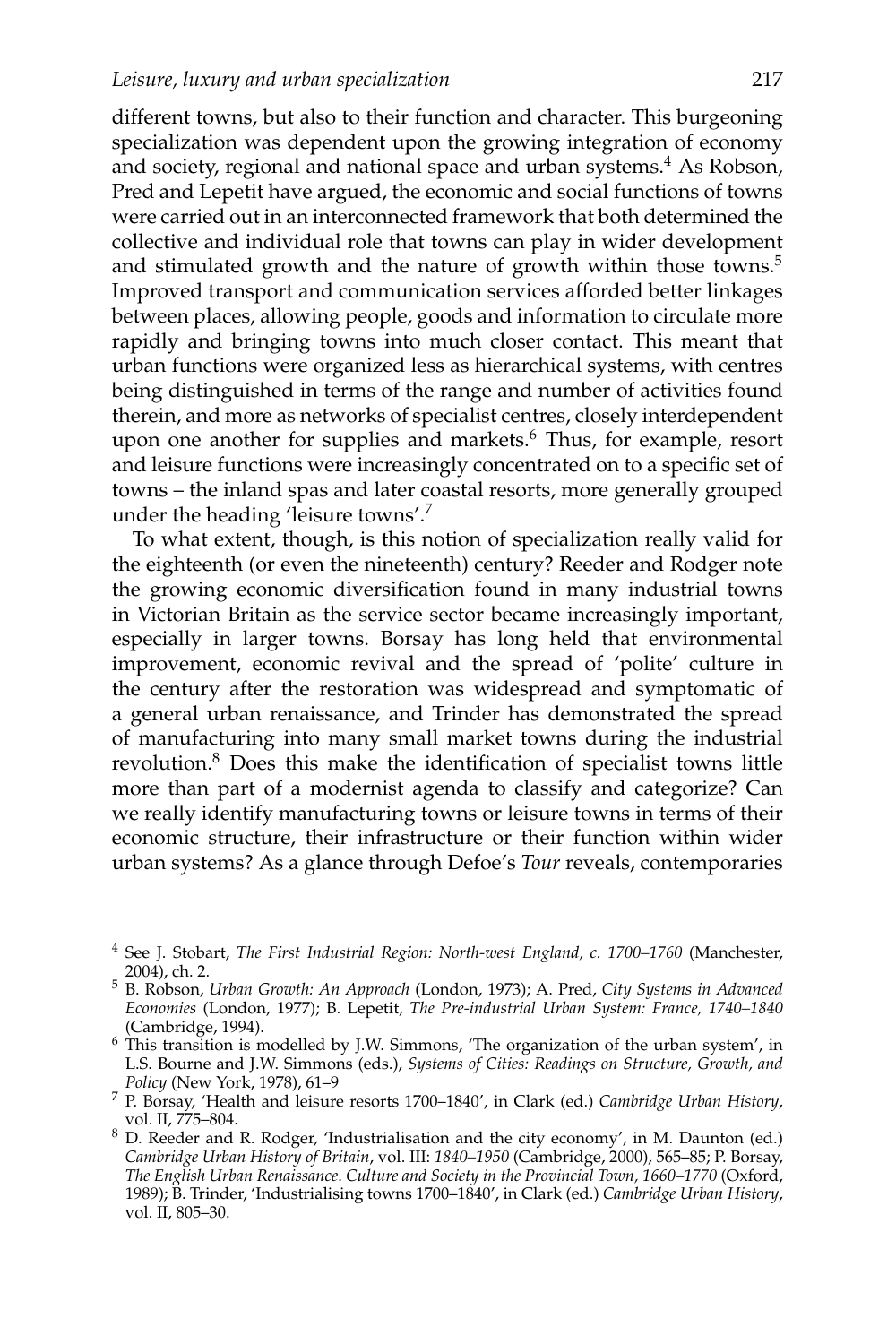tended to frame their descriptions around notions of 'good company'.9 There is certainly plenty of evidence to suggest that neither leisure nor manufacturing was restricted to their supposedly specialist locations.

One of the most striking indications of this eighteenth-century hybridity comes with Schwarz's identification of so-called 'residential leisure towns'. Based on analysis of the 1780 returns of a government tax on manservants, he defines these towns as places with 30 or more employers of manservants.<sup>10</sup> What is notable about this list is that it includes a huge variety of different 'types' of town. There are many places which we might expect to see: Bath, York, Chester, Shrewsbury and Bury St Edmunds would feature on many people's list of 'leisure towns'. These were generally, if sometimes grudgingly, acknowledged by eighteenthcentury writers as places of note, where good company generated a cultured and polite urban society.<sup>11</sup> But Schwarz's listing also includes a large number of commercial and manufacturing towns which do not fit conventional notions of a leisure town: for example Manchester, Liverpool, Plymouth, Birmingham, Hull and Yarmouth. Moreover, there are several very small towns – Monmouth, Stafford and Peterborough, each with a population of under 4,000 in 1780 – for which the label 'leisure town' might seem equally ambitious. Could such diminutive places really sustain the kind of urbane life expected by the leisured classes?

Yet these reservations perhaps reveal more about what we *expect* to find and what we *think* we know about such places than they do about the reality of their infrastructure, socio-economies and culture. It is clear that the list of residential leisure towns does tell us something about which places were the late eighteenth-century centres of leisure and luxury. How exactly we might define luxury is problematic and certainly more complex than simply equating it with non-essential consumption. Berg suggests that definitions 'were always historical' and argues for a fundamental shift in meaning between the early modern period and the eighteenth century, when luxury was freed from the strictures of sumptuary laws and became increasingly associated with notions of taste and fashion.<sup>12</sup> Despite this, its association with status and identity remained strong: the residential leisure towns did have some things in common. Employing a manservant was, in many ways, the ultimate luxury. It fits precisely Veblen's notion of conspicuous consumption: that is, an unnecessary

<sup>9</sup> R. Sweet, 'Topographies of politeness', *Transactions of the Royal Historical Society*, 22 (2002),

 $10$  L.D. Schwarz, 'Residential leisure towns in England towards the end of the eighteenth century', *Urban History*, 27 (2000), 51–61. For more detailed discussion of the tax itself, see L.D. Schwarz, 'English servants and their employers during the eighteenth and nineteenth centuries', Economic History Review, 52 (1999), 236-56.

centuries', *Economic History Review*, 52 (1999), 236–56. <sup>11</sup> See Sweet, 'Topographies of politeness', 360–2. <sup>12</sup> M. Berg, *Luxury and Pleasure in Eighteenth-Century Britain* (Oxford, 2005), 21–45 (quote from 37). See also W. Smith, *Consumption and the Making of Respectability, 1600–1800* (London, 2002), 63–103.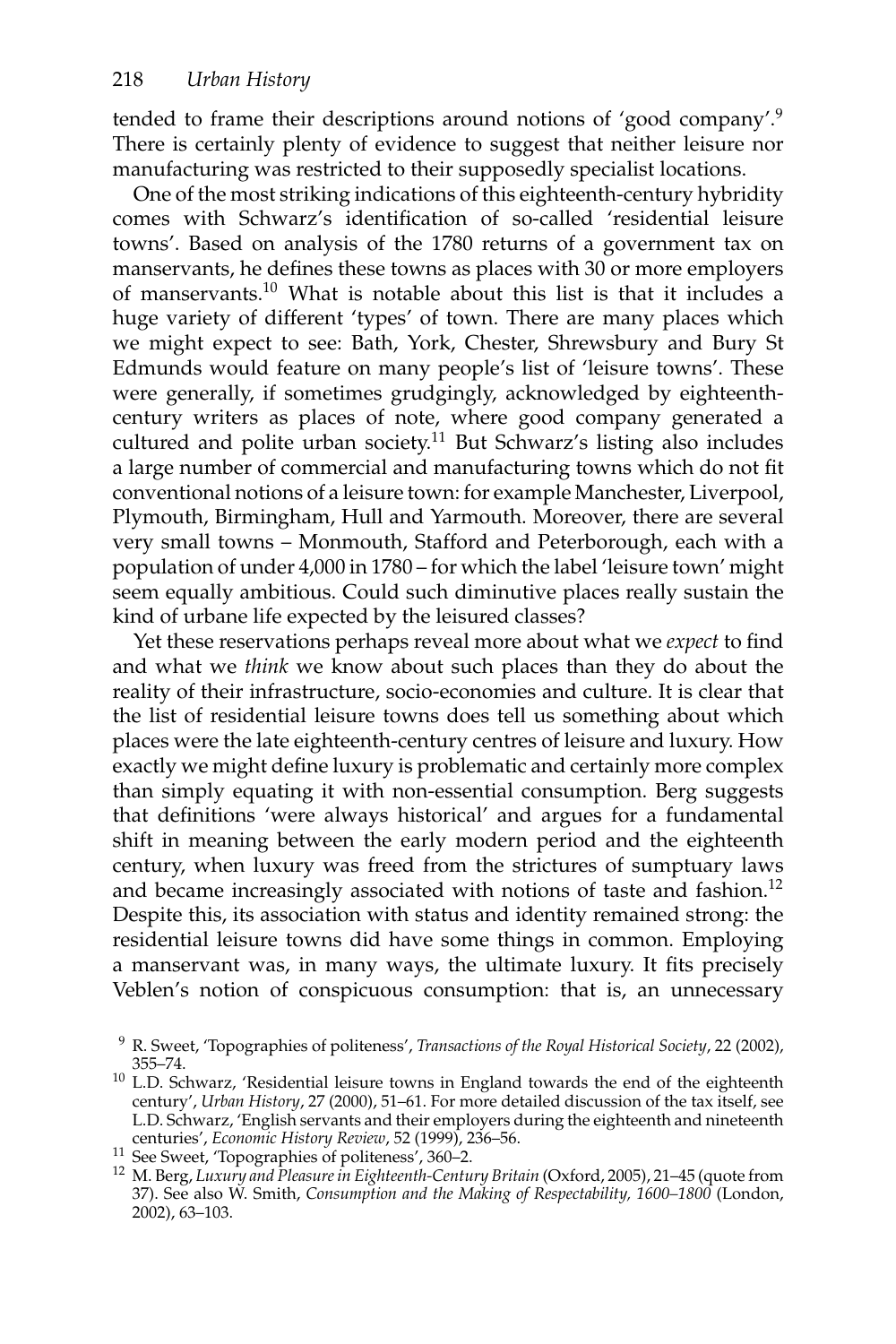expense designed to enhance the comfort and status of the employer. Not only was there 'little that a manservant could do that a woman could not do and do more cheaply', the tax was not payable if manservants could be defined as having regular employment elsewhere.<sup>13</sup> Such practices probably reflect an emulation of aristocratic and metropolitan behaviour, but were sufficiently widespread to suggest that they were important in defining at least one form of gentility. The presence of significant numbers of such flunkeys and their employers suggests four things about the places in which they were found. First and foremost, there was a concentration of wealthy people with money to spend. Second, these people wanted to display their wealth in a very public way. Third, there were other groups and individuals to whom this display was directed and had mutually understood meanings. And fourth, there were venues and opportunities to carry out such conspicuous consumption. Extending this reasoning further, it follows that these wealthy individuals would have been looking to demonstrate their wealth in other ways as well: by consuming luxury goods and services, and by patronizing and encouraging what was at least locally considered to be 'polite' culture. In other words, we would expect towns with large numbers of wealthy employers of manservants to offer elite leisure activities and provide good access to luxury goods through a well-developed retail sector, not least because such provision would help to attract families of rank to settle in the town in the first place.<sup>14</sup>

By indicating the prevalence of such motivations, opportunities and activities, the identification of residential leisure towns challenges our perception of the (growing) divide between leisure towns and commercial towns in the late eighteenth century. It also brings into question the more general divisions made by historians between types of towns. But how real was this grouping? Besides the residence of wealthy individuals, what drew together residential leisure towns and distinguished them from other towns? Does the designation really mean anything in terms of the nature of these towns and their provision for wealthy consumers? The purpose of this article is to address these broad questions by examining leisure and luxury provision in both residential leisure towns and a 'control' group of 35 other towns.<sup>15</sup> The latter include county towns, other towns (mostly commercial or manufacturing centres) with populations over 10,000 in 1801 and smaller or emergent 'resort' towns – all places that might have pretensions to be (residential) leisure towns. Specifically, we seek to establish whether residential leisure towns provided a range of infrastructure, facilities, goods and services for a leisured lifestyle, and whether their provision was quantitatively or qualitatively different from

<sup>13</sup> T. Veblen, *The Theory of the Leisure Class* (London, 1912); Schwarz, 'Residential leisure towns', 54. 14 J. Ellis, "For the honour of the town": comparison, competition and civic identity in

eighteenth-century England', *Urban History*, 30 (2003), 325–37. <sup>15</sup> The residential leisure towns and the control group are listed in Appendix I.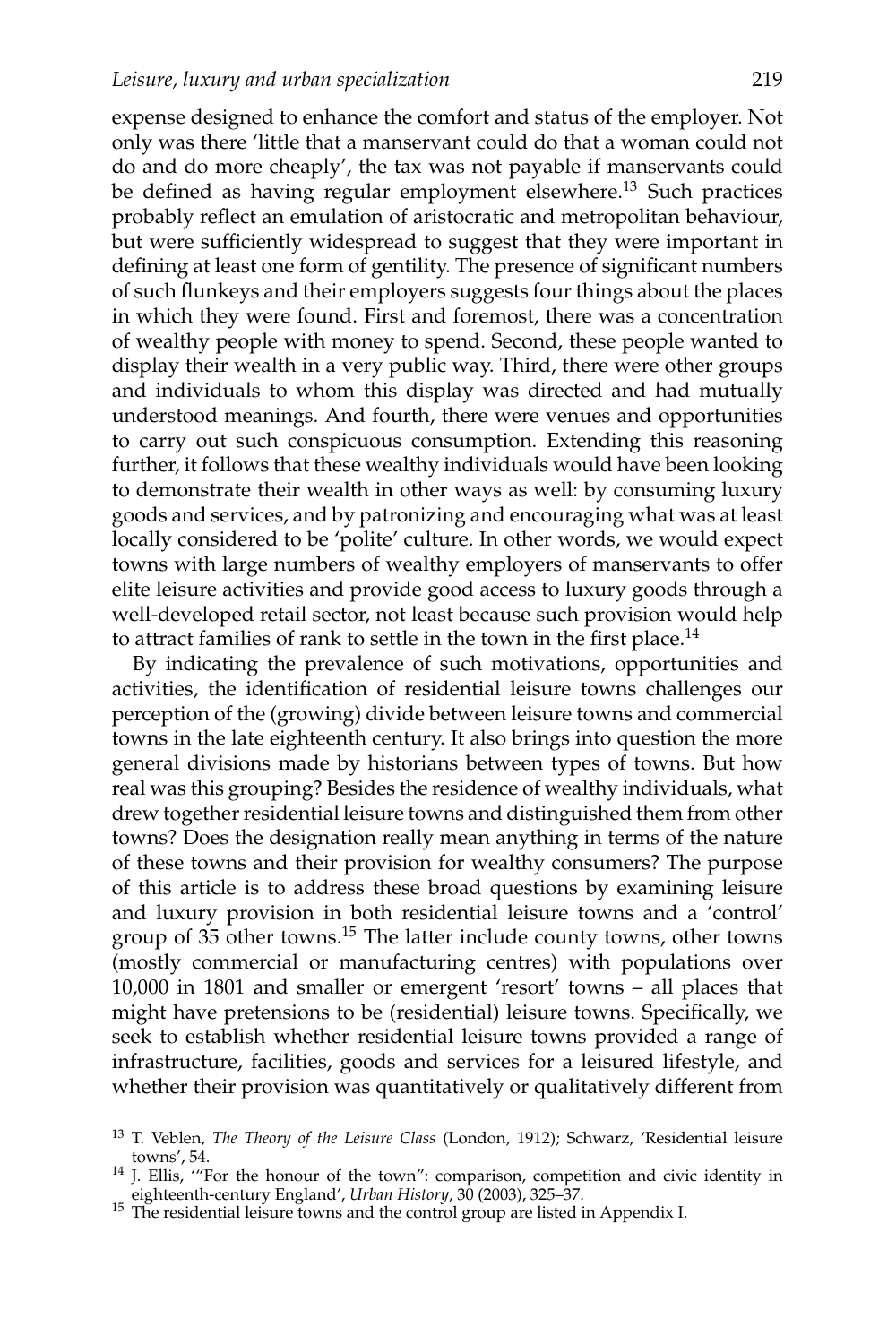that seen in the control group. To do this, we draw on the original data on manservants (extending the analysis beyond the 53 towns identified by Schwarz), and supplement this with information on service and leisure provision drawn from each town.<sup>16</sup> This statistical analysis is given greater depth by more detailed material on selected towns drawn from probate inventories, town histories and newspapers. The aim is not so much to judge the usefulness of the label 'residential leisure town', but rather to explore the spread of leisure and luxury through the urban network. At a more general level, this feeds into debates over the geographical and hierarchical spread of an eighteenth-century urban renaissance as well as those concerning the whole notion of urban specialization and how it might be defined and measured.

### **Leisure and improvement**

Residential leisure towns are defined in terms of a particular form of conspicuous consumption, but many of the towns identified in this way had long been established as important places marked by fine buildings and the assemblage of 'good company'. Each of the top ten residential leisure towns had been described by Blome in 1673 as 'well inhabited', 'well frequented' or 'much resorted to' (see Table 1) – an indication of their attraction as key centres of commercial and social interaction. Moreover, there is a striking contrast in descriptions of those places which did or did not make the grade in 1780. Hertford, for instance, had been dismissed with the comment that it 'hath been of greater state, estimation, and beauty, than now it is'; and indeed in 1780 it failed to pass the threshold for a residential leisure town. In contrast, Northampton, which had been praised by Blome as 'a town of considerable trade' and by Defoe as 'the handsomest and bestbuilt town in all this part of England', did pass the threshold.<sup>17</sup> There is also a close relationship between the towns with large numbers of employers of manservants in 1780 and those where many households were paying silver plate duty a generation earlier, in  $1757<sup>18</sup>$  Whilst both of these taxes were on 'luxuries', the showy nature of manservants contrasts somewhat with the more sober and inherited wealth suggested by the ownership of silver plate, at least in the 1750s – probably the last decade before the explosion

<sup>16</sup> These data are drawn from P. Barfoot and J. Wilkes, *Universal British Directory*, 5 vols. (London, 1793–98); Borsay, *English Urban Renaissance*, 323–54; J. Stobart, A. Hann and V. Morgan, *Spaces of Consumption: Leisure and Shopping in the English Town, c. 1680–1830* (London, 2007), ch. 2, and a wide range of local histories and directories. <sup>17</sup> R. Blome, *Britannia or a Geographical Description of the Kingdoms of England, Scotland, and*

*Ireland* (London, 1673), 175; Defoe, *Tour of Great Britain*, 406.<br><sup>18</sup> For details of this tax, see S. Dowell, *History of Taxation and Taxes in England*, vol. III, bk 3 (London, 1883), 209–15. The number of households liable for the silver plate duty in each town is taken from P. Langford, *A Polite and Commercial People. England 1727–1783* (Oxford, 1989), 402–3.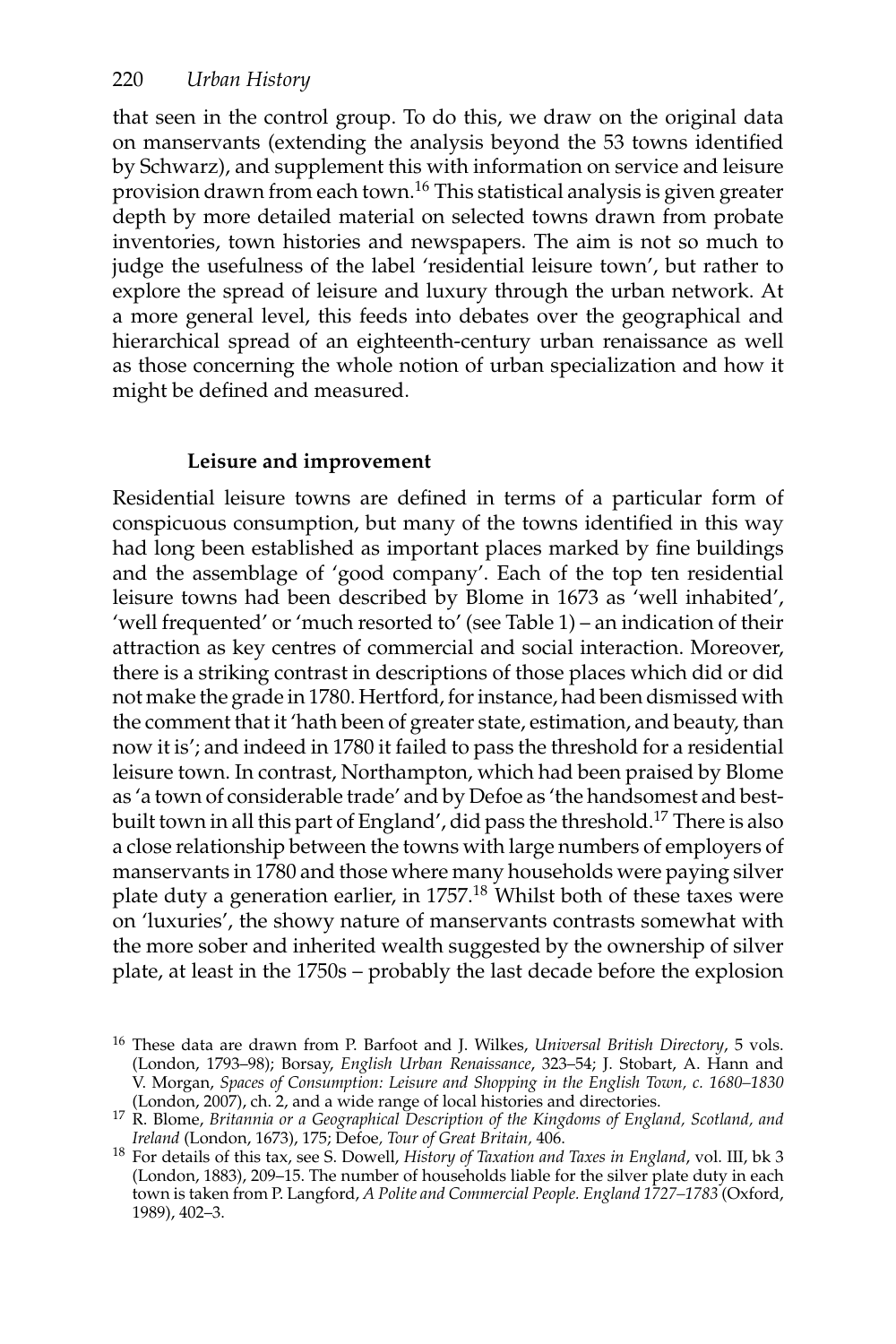| Blome's description (1673)                                                                                        | Households paying silver<br>plate duty (1750) | Employers of<br>manservants (1780) |
|-------------------------------------------------------------------------------------------------------------------|-----------------------------------------------|------------------------------------|
| Bath – 'fair and neat City<br>well inhabited and resorted<br>unto'                                                | Bristol (790)                                 | Bath (335)                         |
| Bristol – 'City of large extent<br>exceeding well inhabited and<br>frequented'                                    | Norwich (245)                                 | Bristol (151)                      |
| York - 'very populous, much<br>resorted unto, and well<br>inhabited by Gentry, and<br>wealthy Tradesmen'          | York (231)                                    | York (145)                         |
| Newcastle - 'beautified with<br>good buildings [and] much<br>inhabited and frequented'                            | Exeter $(218)$                                | Newcastle (139)                    |
| Norwich - 'a City of great<br>splendour and antiquity<br>fair, large, populous, and well<br>frequented'           | Manchester (198)                              | Norwich (127)                      |
| Liverpool - 'beautified with<br>many goodly Buildings' and<br>home to 'divers eminent<br>Merchants and Tradesmen' | Bath (193)                                    | Liverpool (120)                    |
| Chester - 'well frequented, and<br>inhabited by Gentry and<br>Tradesmen'                                          | Newcastle (192)                               | Chester (118)                      |
| Oxford - 'very populous and<br>well inhabited'                                                                    | Liverpool (178)                               | Oxford $(109)$                     |
| Manchester - 'large, beautiful,<br>and well inhabited Town,<br>much resorted unto'                                | Oxford $(143)$                                | Manchester (107)                   |
| Birmingham - 'fair, neat, and<br>large City beautified with<br>good Buildings'                                    | Plymouth (142)                                | Birmingham (104)                   |

Table 1: *Continuity and change in the upper reaches of the provincial urban hierarchy, 1670–1780*

*Source*: R. Blome, *Britannia or a Geographical Description of the Kingdoms of England, Scotland, and Ireland* (London, 1673); P. Langford, *A Polite and Commercial People. England 1727–1783* (Oxford, 1989), 402–3; L.D. Schwarz, 'Residential leisure towns in England towards the end of the eighteenth century', *Economic History Review*, 52 (1999).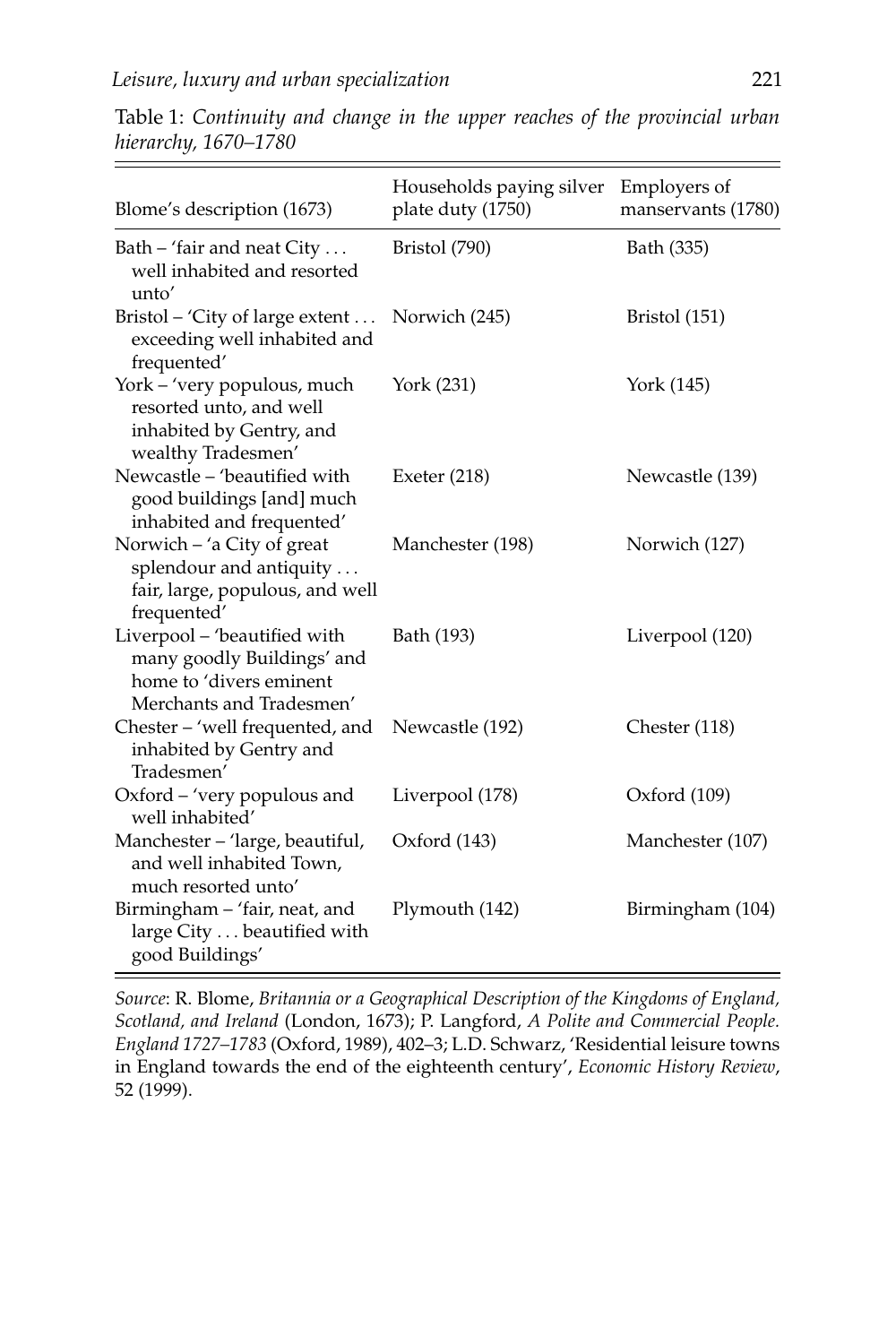of silverware throughout much of the middling classes.<sup>19</sup> Nonetheless, the correlation between the rank order of the two measures is significant at 99.9 per cent, suggesting that, from the middle of the eighteenth century at least, there was strong continuity in those places favoured by wealthy elites. Stability was most notable at the top of the respective hierarchies. Of the ten towns with most households liable to the silver plate duty, eight were in the top ten residential leisure towns (see Table 1). That said, their positions were not entirely stable, with manufacturing towns often rising up the hierarchy: Birmingham went from seventeenth in mid-century to tenth by 1780, and Leeds from nineteenth to eleventh.

What is it, then, that made certain places attractive as residential leisure towns? As noted in their original designation, residential leisure towns – and by implication the spatial foci of leisure and luxury – were predominantly county towns, especially if this definition is broadened to include *de facto* county towns such as Preston as well as official county capitals.20 Moreover, a number of the large commercial centres, which made up the second largest group of residential leisure towns, also contained important county functions by the late eighteenth century – Bristol, Newcastle and Leeds, for example, all had quarter sessions. Conversely, relatively few county towns were not included in Schwarz's original designation and, of the 'control group' studied here, several others were close to meeting the threshold criteria of 30 employers of manservants: Huntingdon and Hertford each had 27, whilst Bedford had 24. All this is, perhaps, unsurprising. The administrative functions of county towns inevitably formed an attraction to the rural gentry and a powerful and wealthy urban elite as assizes, quarter sessions, elections, shire halls and the like cemented links with the county and with London. As Elliott puts it, their 'juridico-political and ecclesiastical status allowed them to  $\ldots$  "punch above their weight" in cultural terms'.<sup>21</sup> In contrast, commercial towns were characterized by a much higher proportion of labouring sorts who would have been unable to engage in such leisure and consumption. Compounding this, many smaller manufacturing towns often lacked or were slow to develop an indigenous middling sort. Yet these social and political distinctions are not enough to explain the location and nature of residential leisure towns: half were not the centres of county administrations and besides, as Ellis argues, there had to be other attractions to keep these wealthy individuals *resident* in these places.<sup>22</sup>

To function effectively as centres of leisure and luxury, towns needed to be refined and orderly, with evidence of improved streets, buildings

<sup>19</sup> Berg, *Luxury and Pleasure,* 162–8. It was indeed only practical to tax silver plate whilst its

use was restricted.<br>20 Schwarz, 'Residential leisure towns', 57–8.<br><sup>21</sup> P. Elliott, 'Towards a geography of English scientific culture: provincial town identity and literary and philosophical culture in the English county town, 1750–1850', *Urban History*,

 $22$  Ellis, "For the honour of the town"'.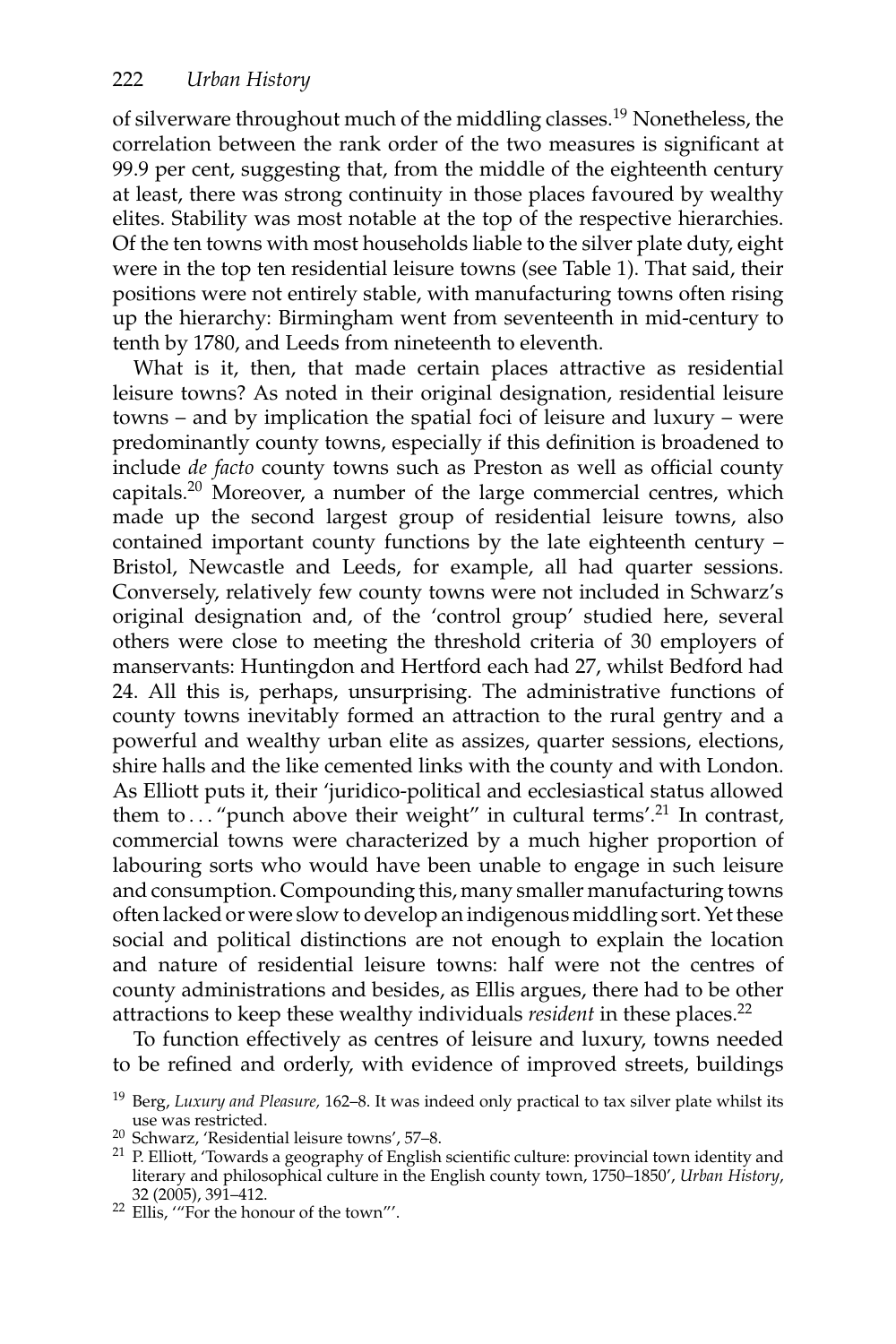in the latest architectural style and a range of civilized and civilizing institutions and activities.<sup>23</sup> As David Hume commented, people 'love to receive and communicate knowledge; to show their wit or their breeding; their taste in conversation or living, in clothes or furniture'.<sup>24</sup> This links leisure and consumption to sociability, to urban and commercial society and to the reconstitution of urban economy and culture. Critics of Borsay's theory of urban renaissance have questioned both the extent to which improvements and new cultural infrastructure were manifest beyond a relatively restricted number of leisure towns and the timing of any spread down the urban hierarchy.25 This would imply that leisure and luxury were largely the preserve of few rather than many places, and that anyone wishing to tap into such culture and lifestyles would need to reside in or visit these towns. The evidence here lends some support to these critiques and underlines the status of residential leisure towns as the principal centres of leisure and luxury. However, it also demonstrates that many lesser towns were part of the wider eighteenth-century cultural and economic renaissance of towns.

In order to attempt systematic analysis of the distribution of 'polite' culture and urban improvement, a sample was taken of eight leisure facilities and aspects of improvement: assembly rooms, theatres, libraries, horse racing, walks/gardens, music concerts/societies, improvement acts and town histories. Rather than trying to establish the precise date of establishment of every facility and activity, we have simply recorded the presence or absence of each in the sample towns. Even this is a complex and potentially endless process: whilst the presence of a function is usually clear enough, $26$  its absence could be real or might simply reflect the fact that it has not been recorded, or that any recording has not been found. The figures that follow are therefore best seen as minima – we can be certain that the various towns contained *at least* the functions noted. Yet, despite these reservations, the established patterns seem clear and revealing of the concentration of leisure and luxury in the eighteenth-century urban network.

Of the 88 towns surveyed for this study, around one quarter are known to have possessed at least seven of the eight sampled leisure facilities and

<sup>23</sup> See Borsay, *English Urban Renaissance*, 39–113; J. Stobart, 'In search of a leisure hierarchy', in P. Borsay, G. Hirschfelder and R. Mohrmann (eds.), *New Directions in Urban History. Aspects of European Art, Health, Tourism and Leisure since the Enlightenment* (Munster, 2000), 19–40; Ellis, '"For the honour of the town"'; Stobart, Hann and Morgan, *Spaces of Consumption*,

<sup>57–85.</sup> <sup>24</sup> David Hume, 'Of luxury', in *Essays and Treatises on Several Subjects* (1758), 157: quoted in Sweet, 'Topographies of politeness', 356. <sup>25</sup> A. McInnes, 'The emergence of a leisure town: Shrewsbury 1660–1760' *Past and Present*,

<sup>120 (1988), 53–87;</sup> R. Sweet, *The English Town 1680–1840. Government, Society and Culture*

 $26$  Even establishing the presence of a function can be problematic, especially in the case of assemblies and music concerts – one-off events have been discounted from the present analysis.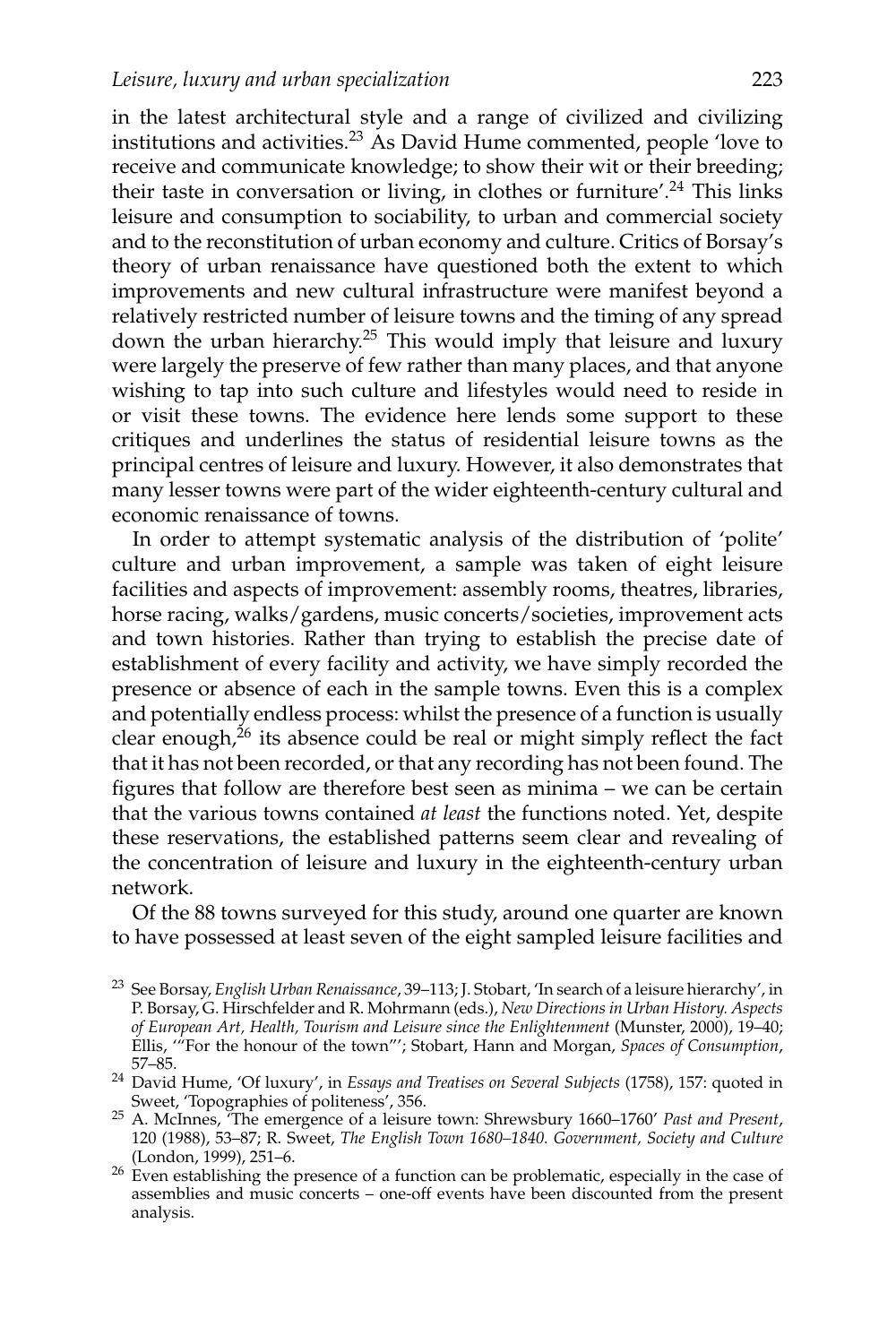| Number of facilities/ |     | <b>RLTs</b>   | Non-RLTs |               | Total |      |
|-----------------------|-----|---------------|----------|---------------|-------|------|
| improvements          | No. | $\frac{0}{0}$ | No.      | $\frac{0}{0}$ | No.   | $\%$ |
| 8                     | 12  | 22.6          |          | 2.9           | 13    | 14.8 |
| 7                     | 7   | 13.2          | 2        | 5.7           | 9     | 10.2 |
| 6                     | 13  | 24.3          | 4        | 11.2          | 17    | 19.3 |
| 4/5                   | 11  | 20.8          | 12       | 34.3          | 23    | 26.1 |
| 2/3                   | 8   | 15.1          | 8        | 22.9          | 16    | 18.1 |
| 1/0                   | 2   | 3.8           | 8        | 22.9          | 10    | 11.4 |
| Total                 | 53  |               | 35       |               | 88    |      |

Table 2: *Leisure and improvement in selected provincial towns, c. 1790*

*Note*: RLTs: residential leisure towns.

Leisure facilities: assembly rooms, theatres, libraries, horse racing, walks/ gardens and music concerts/societies. Improvements: improvement acts, town histories.

*Source*: See n. 14.

improvements by 1790, and more than two-thirds had at least four (Table 2). Most widespread were assemblies, races and theatres, whereas music concerts, libraries and walks and gardens were generally restricted to the larger centres. Overall, such developments were much more common amongst the residential leisure towns: nearly one quarter possessed all the selected facilities, whereas just one of the 'control' towns appears to have been so well served.<sup>27</sup> This contrast holds good for both county and commercial towns. Thus, for example, Lancaster and Lincoln had a wider range of elite leisure facilities than did Warwick and Carlisle; whilst Manchester and Yarmouth were better provided than Sheffield, Sunderland or Wolverhampton. Those towns without a large number of wealthy residents generally enjoyed assemblies and theatres, but often lacked promenades, libraries or music concerts, certainly before the turn of the nineteenth century. Race courses too appear to have been concentrated into the residential leisure towns, 85 per cent of which hosted horse racing compared with just 37 per cent of the control group. This undoubtedly reflected the 1740 Act which, in stipulating a minimum prize of £50, had caused the closure of many smaller race meetings; yet the nature of those places that remained centres of horse racing is surely significant: a local wealthy elite providing important patronage of such events.<sup>28</sup> Indeed,

 $27$  There are, of course, problems with the data: the apparent absence of a function from a town may mean that it was not there or merely that we have found no record of its presence. The figures presented in Table 1 should be treated as minima rather than exhaustive lists. Even allowing for under-counting in lesser towns, the focusing of these facilities and

<sup>&</sup>lt;sup>28</sup> Borsay, English Urban Renaissance, 183–5; Stobart, Hann and Morgan, Spaces of Consumption, 26–56.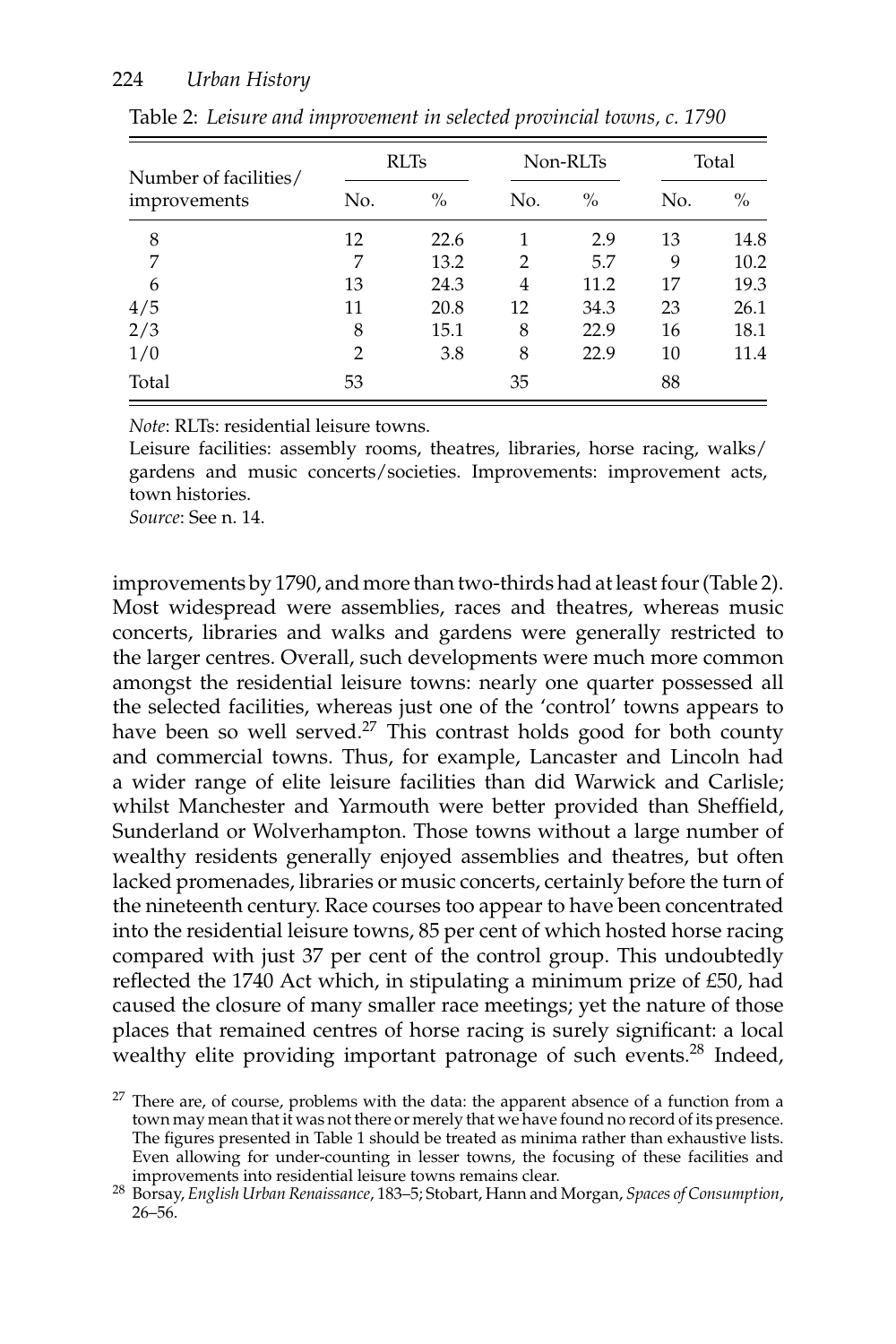there is a more general and undoubtedly causal relationship between the number of wealthy residents (as indicated by employment of manservants) and this growing infrastructure of elite culture. The best-provided towns had, on average, 118 employers of manservants; those with three or four of the sampled leisure facilities had fewer than 40 employers.<sup>29</sup>

Notwithstanding the importance of visitors from the surrounding countryside and further afield, many promoters, subscribers and users would have been drawn from this set of wealthy residents. This is apparent from Beckett and Smith's analysis of urban renaissance and consumption in Nottingham from which they conclude that the same individuals were central to both processes in the town.<sup>30</sup> Thus, resident gentry not only helped to define politeness by their presence in a town, they also played a significant part in developing other aspects of this polite status. The pivotal role of Lord Brooke in shaping the post-fire reconstruction of Warwick is well known; yet urban gentry were also instrumental in the nascence of Burslem's urban infrastructure: those sponsoring the construction of the first 'town hall' in 1761 included the two lords of the manor (Sir Nigel Gresley and Ralph Sneyd, esquire), as well as a long list of local pottery manufacturers.<sup>31</sup> Given this, it is especially significant that the well-provided places included manufacturing centres, underlining the fact that such places contained substantial numbers of wealthy residents and consumers – often many more than established county towns nearby – and increasingly took over from them as regional centres. This changing balance of power can best be seen in the case of Birmingham and its relationship with neighbouring towns. In 1673 Blome had allowed Birmingham ('a large and well-built town') a mere 7 lines, compared with 32 for Coventry ('a fair, neat and large city') and 29 for Warwick ('a place well inhabited') and 33 lines for Lichfield (' well-built, indifferent large  $\dots$  and much frequented by the gentry').<sup>32</sup> A century later, the industrial giant easily overshadowed its neighbours. It had 104 employers of manservants and enjoyed the full range of leisure facilities and improvements, including theatres and assembly rooms, two sets of pleasure gardens, a Musical and Amicable Society (1760s), Subscription Library (1779) and Literary and Philosophical Society (1799). In comparison, Coventry, with 46, Warwick, with 23, and Lichfield, with just 12 employers, had all experienced more limited leisure development.<sup>33</sup>

 $29$  This exercise took population into account. Facilities per thousand of population were averaged for the two groups and compared. The t-test is a parametric test used to determine the significance of the difference between two groups of data measured on an interval scale.

<sup>30</sup> J. Beckett and C. Smith, 'Urban renaissance and consumer revolution in Nottingham, 1688–1750', Urban History, 27 (2000), 31–50.

<sup>&</sup>lt;sup>31</sup> J. Stobart, 'Building an urban identity. Cultural space and civic boosterism in a "new" industrial town: Burslem, 1761–1911', *Social History*, 29 (2004), 490.

<sup>&</sup>lt;sup>32</sup> Blome, *Britannia*, 204, 230, 232.<br><sup>33</sup> See L. Schwarz, 'On the margins of industrialisation: Lichfield, 1700–1840', in J. Stobart and N. Raven, *Towns, Regions and Industries. Urban and Industrial Change in the Midlands,*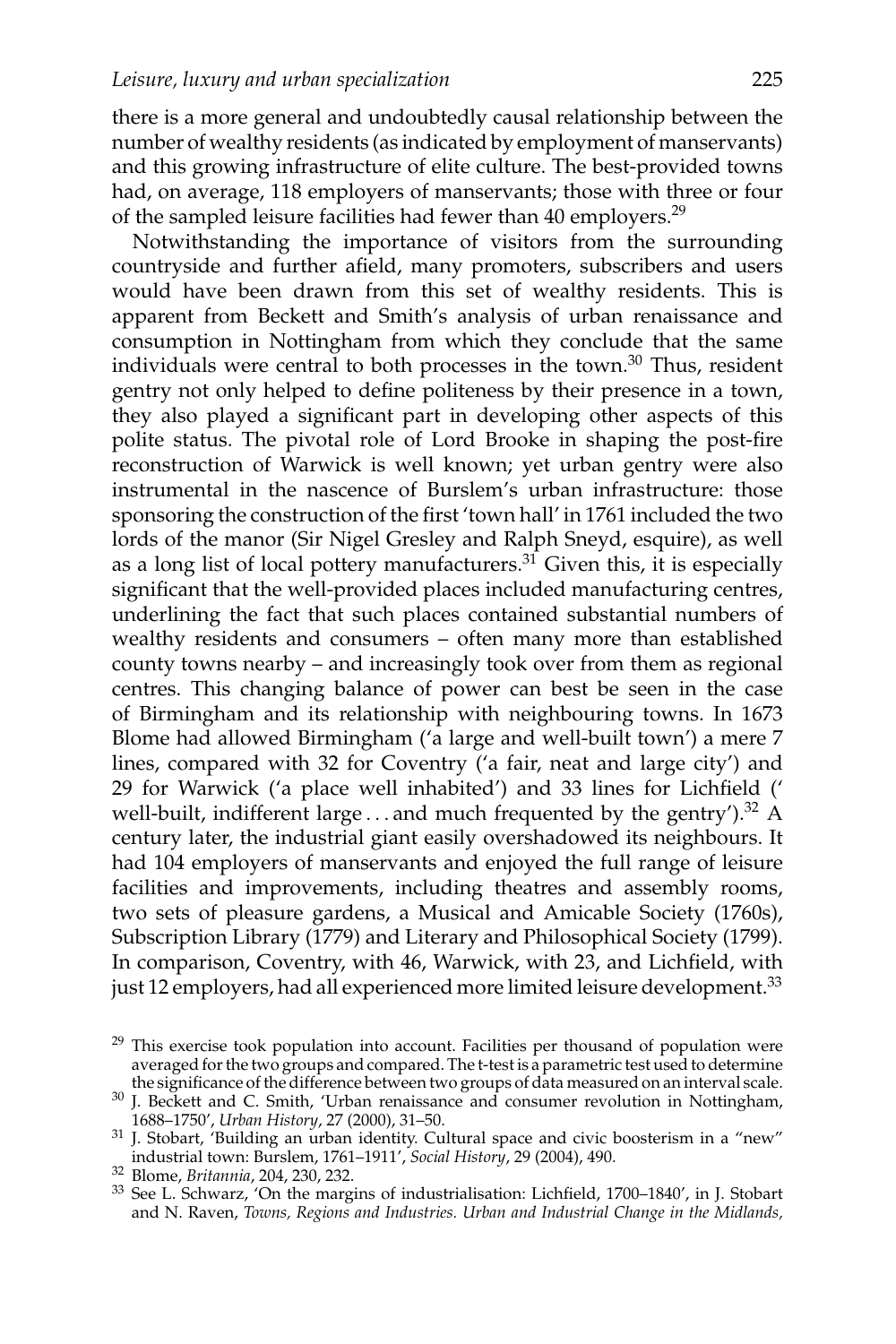The cultural and environmental improvement of commercial and manufacturing towns was largely restricted to major centres before the last quarter of the eighteenth century when we see, for example, a group of Lancashire textile towns, hitherto under-endowed with facilities for polite leisure, gaining theatres, libraries and improvement acts. Blackburn, for example, had a Handel Society by 1754, a library some time before 1770, a theatre by the 1780s and an improvement commission from 1802.<sup>34</sup> Much the same appears to have been the case for many lesser county towns. Although facilities for elite leisure were found by mid-century in surprisingly small places – witness Fakenham's subscription concerts and Spalding's Gentleman's Society (the latter a reflection of the town's large number of lawyers, but remarkable nonetheless)<sup>35</sup> – towns like Dorchester and Hertford were probably more typical. Leisure development remained limited in both, partly because of the attractions of neighbouring centres such as Weymouth and St Albans, but also because of the lack of a critical mass of wealthy consumers.

This distinction between residential leisure towns and other places – between centres of leisure and luxury, and those more marginal to, though still very much part of, the cultural and consumer changes that marked the eighteenth century – was epitomized by the production of town histories. Whilst they were written for a wide variety of purposes, such histories were important markers of urban status and said much about the cultural pretensions of a town.36 All but 6 of the 53 residential leisure towns had town histories by 1820, 32 being written before 1790. In contrast, just 7 of the other towns surveyed had histories written before 1790 and only another 11 produced histories over the subsequent 30 years. The omissions are instructive. Of the residential leisure towns, it was generally smaller county towns or social centres (places such as Stafford and Peterborough) that failed to produce town histories. In the other group, county towns – including quite small places like Buckingham and Warwick – often had histories, whereas even fairly large manufacturing centres (Wolverhampton, Dudley and Stockport) were without them. In part this reflected the presence of a corporation and a set of municipal records which respectively formed important markets and sources for such studies. However, a large body of wealthy residents was also significant: in direct terms they were potential subscribers; more generally, they appear to have been important in nurturing a strong sense of civic identity – an awareness of self and other – which underpinned the production and market of town histories.

*<sup>1700–1840</sup>* (Manchester, 2004), 176–90; V. Morgan, 'Producing consumer space in

<sup>34</sup> D. Beattie, Blackburn: The Development of a Lancashire Cotton Town (Halifax, 1992), 115.<br><sup>35</sup> Borsay, English Urban Renaissance, 333–4; Morgan, 'Producing consumer space'.<br><sup>36</sup> For a fuller discussion, see R. Sweet, *Th England* (Oxford, 1997). Numbers of town histories are taken from 295–310.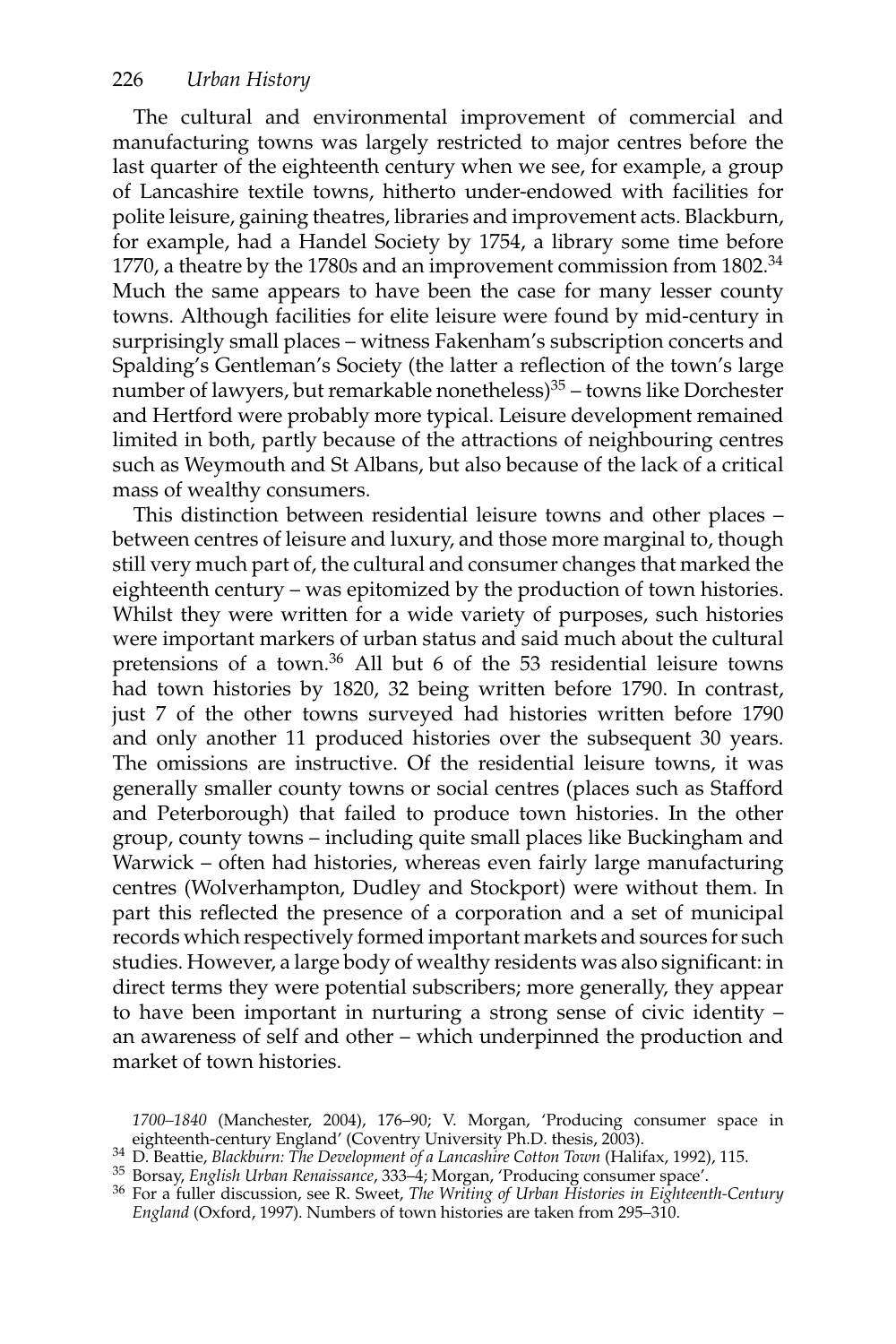Of course, contemporaries judged the status of a town as an attractive and important centre of luxury and leisure more by the quality of its facilities than by their sheer volume. For instance, whilst substantial houses and terraces were built for the burgeoning middling sorts in many places,<sup>37</sup> lesser towns generally lacked the formal squares and crescents that characterized some of the major centres like Bristol, Liverpool, Birmingham and Chester, at least until the closing years of the eighteenth century. And few places could match the grandeur of the redevelopment of Bath, masterminded by the Woods.<sup>38</sup> Similarly, the grandest facilities for polite leisure, and the most glittering array of subscribers and visitors, were to be found in the major residential leisure towns. Once more Bath stood out, but the assembly rooms at York, Liverpool and Lincoln amongst others were lavishly and expensively decorated. The ballroom in the Guildhall in Worcester, for instance, was wainscoted up to a height of seven feet, with plaster work above, and was illuminated by 3 large sconces hanging from the ceiling, plus 22 smaller ones attached to the walls.<sup>39</sup> Equally, whilst the King Street theatre in Bristol (built 1764–66 at a cost of £4,800) was the largest outside London, theatres in lesser towns were often poor places and could be very short-lived, that in Nantwich, Cheshire, being described as 'a plain piece of architecture [in] an obscure and ineligible situation'.<sup>40</sup> That said, quality and profitability were not assured even in more substantial residential leisure towns: the manager of Gloucester's Barton Street theatre complained of it being a 'melancholy, inconvenient place, which, when filled, would not hold more than thirty-five pounds', whilst Defoe said of Bath's theatre that 'the decorations are mean and the performances accordingly'.41 Despite such reservations, it is apparent that residential leisure towns provided not simply a greater range, but also better-quality infrastructure: a more conducive environment for leisured and would-be polite society.

#### **Luxury: access to goods and services**

If provision of good-quality cultural facilities within an improved urban environment was one important part of what distinguished residential leisure towns, then another was the availability of a range of luxury goods and services. People were increasingly judged according to their

<sup>37</sup> See Stobart, Hann and Morgan, *Spaces of Consumption*, 92–8. <sup>38</sup> Borsay, *English Urban Renaissance*; M. Girouard, *The English Town* (New Haven, 1990),

<sup>&</sup>lt;sup>39</sup> Girouard, *English Town*, 127–44; Stobart, 'Leisure hierarchy', 25–30; V. Green, *Survey of the* City of Worcester (Worcester, 1764), 228–30.

*City of Worcester* (Worcester, 1764), 228–30. <sup>40</sup> Borsay, *English Urban Renaissance*, 329; J. Platt, *The History and Antiquities of Nantwich*

<sup>(</sup>London, 1818), 76–7. <sup>41</sup> S. Ryley, *The Itinerant or Memoirs of an Actor* (London, 1808), 263–4; Defoe, *Tour of Great Britain*, 360.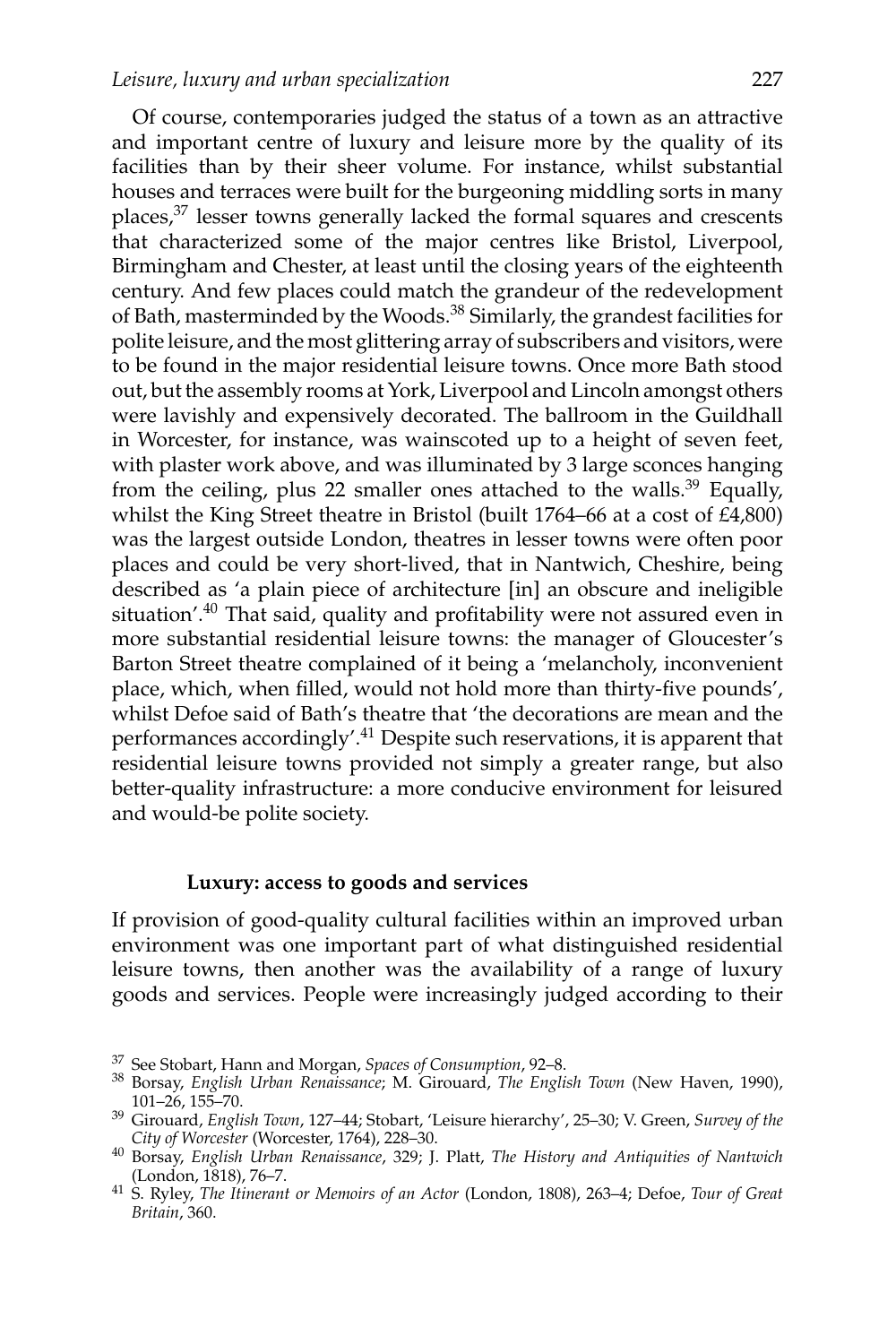appearance and manners, their homes and lifestyles.<sup>42</sup> As Defoe noted: 'anything that looks like a gentleman, has an address agreeable, and behaves with decency and good manners, may single out whom he pleases'.<sup>43</sup> As a result, knowledge of current tastes and fashions; access to the right clothes and furniture and the acquisition of appropriate social skills (for example: dancing, drawing, music and languages – especially French and Italian) became central to defining both individual identity and membership of 'polite' society.44 Towns that were to be centres of this kind of sociable yet genteel and leisured society needed to be able to supply these demands. In this second stage of analysis, we therefore explore the number of luxury retailers and service providers in a variety of selected areas. These can be broadly grouped under three headings: luxury retailers/craftsmen (coachmakers, clockmakers, glass or china dealers, goldsmiths or silversmiths, jewellers, mercers, perfumers, toymen and upholsterers), professionals (architects, attorneys, dentists, opticians, physicians and surgeons) and the arts (booksellers, dancing masters, drawing masters, music sellers and portrait painters).

For this, data were taken from the *Universal British Directory* (*UBD*) of 1793–98. This is by no means a perfect record and, whilst coverage of luxury trades is generally quite good, it is clear that certain places are poorly covered: the entry for Leeds, for example, lists just 11 trades and 45 tradesmen in the 'luxury' sector, figures which compare badly with those of Ryley's 1797 directory. However, there is little evidence that the compilers served particular types of towns better or worse than others.<sup>45</sup> If Leeds was poorly covered, other large commercial centres had very full listings: that for Manchester, for example, includes 20 luxury trades and over 250 tradesmen (comparable with numbers in Raffald's 1781 directory). Some smaller towns were well covered; others more sparsely: Blackburn had 8 trades and 40 tradesmen, whilst Walsall had just 4 and 18 respectively. Equally, county towns could have what seem to be full listings (Chester's 17 trades and 117 tradesmen looks about right when compared with the 1780s directories of Broster and Cowdroy), but others were apparently less complete (Preston had only 10 trades and 50 tradesmen).<sup>46</sup> Of course, it would be desirable to check the *UBD* against what are probably more

<sup>&</sup>lt;sup>42</sup> See Stobart, Hann and Morgan, *Spaces of Consumption*, chs. 1 and 6.<br><sup>43</sup> Defoe, *Tour of Great Britain*, 142.<br><sup>44</sup> Borsay, *English Urban Renaissance*, 225–83; Langford, *Polite and Commercial People*, 61–84, 116–21. The avoidance of excessive intimacy with social inferiors who happened to be in the same room also became an art at which the English were renowned internationally: P. Langford, 'The uses of eighteenth-century politeness', *Transactions of the Royal Historical*

<sup>&</sup>lt;sup>45</sup> For a general appraisal of the source, see J.R. Walton, 'Trades and professions in late eighteenth-century England: assessing the evidence of directories', *The Local Historian*, 17 (1987), 343–50. <sup>46</sup> J. Ryley, *A History of the Town and Parish of Leeds* (Leeds, 1797); E. Raffald, *Directory of*

*Manchester and Salford* (Manchester, 1781); P. Broster, *The Chester Guide* (Chester, 1782); W. Cowdroy, *The Directory and Guide for the City and County of Chester* (Chester, 1784).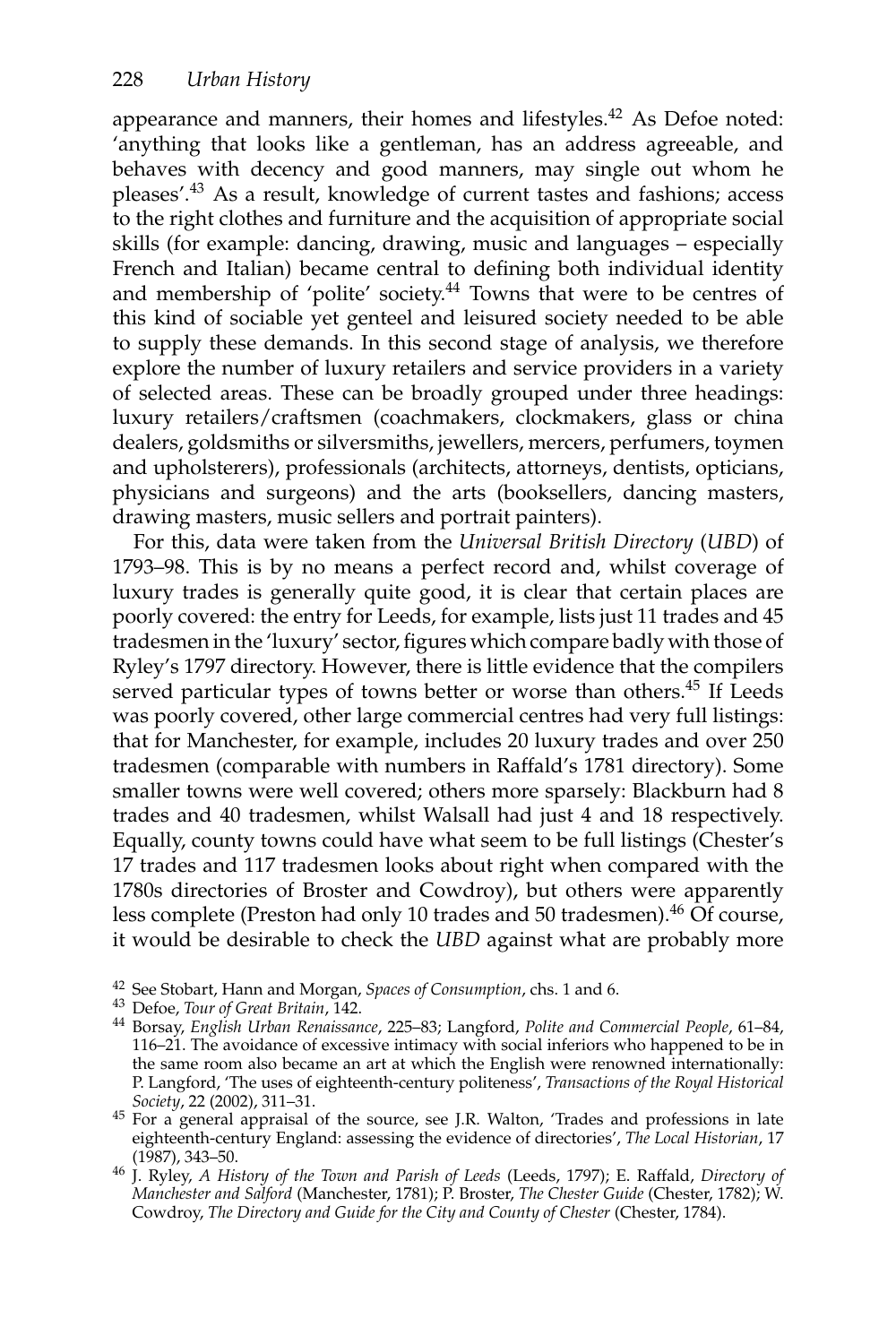|           |     | <b>RLTs</b>   |     | Non-RLTs |                | County        |     | Commercial |          | Others |
|-----------|-----|---------------|-----|----------|----------------|---------------|-----|------------|----------|--------|
| Score     | No. | $\frac{0}{0}$ | No. | $\%$     | No.            | $\frac{0}{0}$ | No. | $\%$       | No.      | $\%$   |
| $2,000 +$ | 8   | 15.1          | 0   | 0.0      | $\overline{2}$ | 55.5          | 5   | 18.5       | 1        | 4.2    |
| 750-1,999 | 12  | 22.6          | 1   | 2.9      | 10             | 27.8          | 3   | 11.1       | $\Omega$ | 0.0    |
| 500-749   | 11  | 20.8          | 4   | 11.8     | 9              | 25.0          | 3   | 11.1       | 3        | 12.5   |
| 250-499   | 13  | 24.5          | 8   | 23.5     | 6              | 16.7          | 6   | 22.2       | 9        | 37.5   |
| < 250     | 9   | 17.0          | 15  | 44.1     | 9              | 25.0          | 7   | 26.0       | 8        | 33.3   |
| No data   | 0   | 0.0           | 6   | 17.6     | $\theta$       | 0.0           | 3   | 11.1       | 3        | 12.5   |
| Total     | 53  |               | 34  |          | 36             |               | 27  |            | 24       |        |

Table 3: *Luxury service scores and urban typologies in the 1790s*

*Note*: RLTs: residential leisure towns.

See text for derivation of 'luxury service score'.

*Source*: P. Barfoot and J. Wilkes, *Universal British Directory*, 5 vols. (London, 1793–98).

reliable local directories or even against newspaper advertisements, but this is only possible in those places where such sources exist – and they are absent for many smaller towns. Moreover, the impression from the figures outlined above is that the picture is mixed, but generally favourable: certainly, there are few towns in our sample where the numbers look suspiciously low. Ultimately, then, the only realistic option is to follow other analyses which have drawn on this source and take the totals given in the *UBD*, acknowledge their short-comings, but recognize that they probably do not seriously affect the overall patterns revealed.

From the *UBD*, then, we took the number of luxury trades (as defined above) and the total number of luxury tradesmen, the two numbers being multiplied together to give a 'luxury service score' for each town.<sup>47</sup> Whilst in some ways crude, this technique at least allows us to account for both the breadth and depth of provision, and to test the concentration – or otherwise – of luxury retail and service provision into particular towns. Despite the caveats made above, these data clearly show that residential leisure towns dominated the upper reaches of the service hierarchy. All but one of the 18 towns that had 15 or more of the selected luxury trades were residential leisure towns, the only exception being Nottingham – a seeming anomaly in the records of manservants, probably omitted from the original Treasury list of employers of manservants. More telling still are the luxury service scores (see Table 3). Here, Nottingham is the only

<sup>47</sup> In Hull, for example, the *UBD* records 15 of these trades and a total of 94 tradesmen giving a retail score of  $(15 \times 94 = 1,410)$ ; for Shrewsbury, there were 15 trades, but only 62 tradesmen giving a score of 930. For use of this technique in analysis of a regional urban network, see J. Stobart and A. Hann, 'Retailing revolution in the eighteenth century: evidence from north-west England', *Business History,* 46 (2004), 171–94.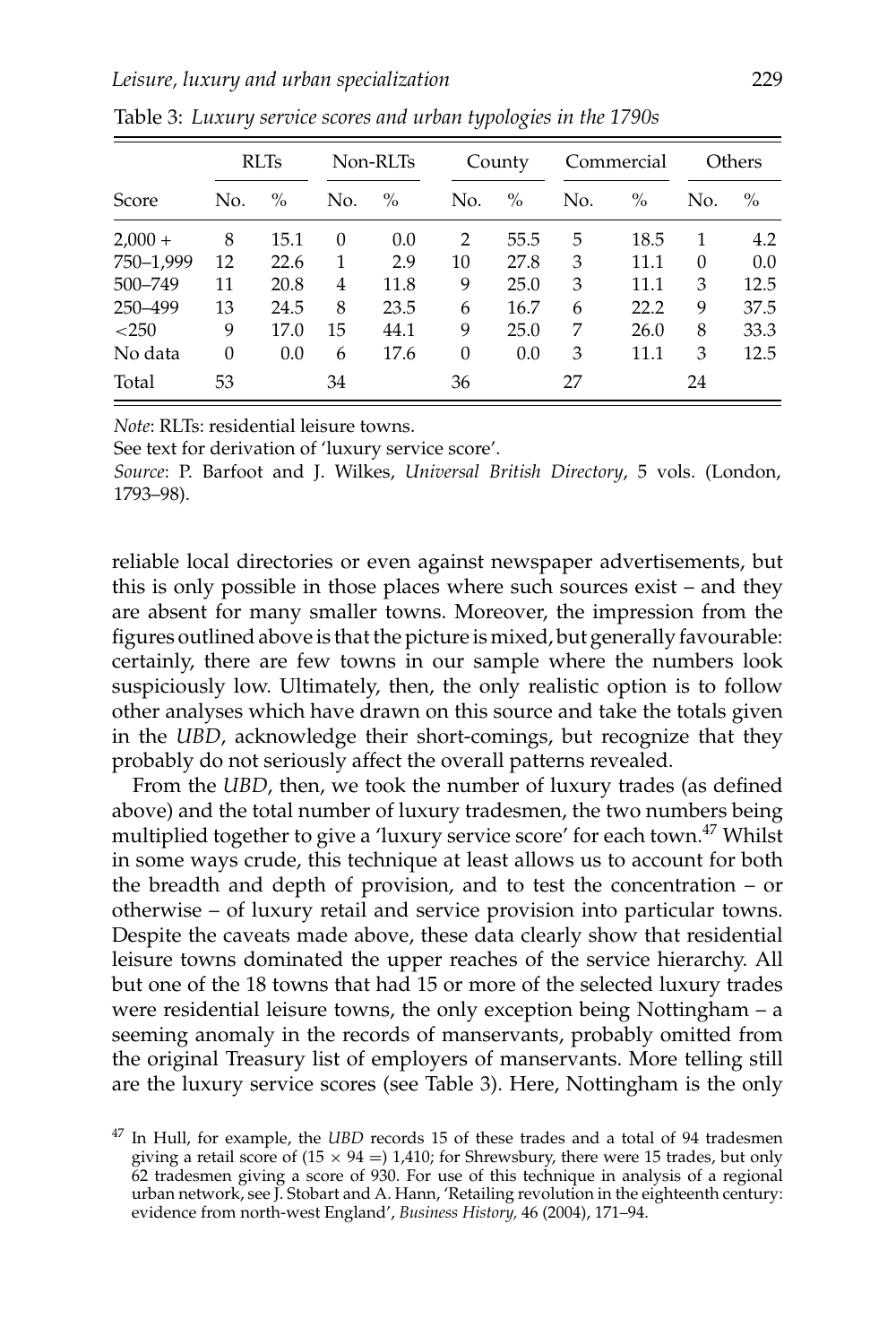non-residential leisure town in the top 20; and only 7 feature in the top 40. Looked at differently, well over one third of the residential leisure towns had scores of 750 or more, compared with just 3 per cent of the control group. These figures are significant as they underline the reality of this as a grouping of towns: residential leisure towns not only housed large numbers of affluent individuals anxious to show off their wealth by employing manservants; they also formed major concentrations of traders able to supply these people with a wide range of luxury consumer goods and services. Statistically, the correlation between numbers employing manservants and luxury service scores is significant at the 99.9 level;<sup>48</sup> for contemporaries, it meant that residential leisure towns gave ready access to a burgeoning world of goods: the trappings of a leisured lifestyle.

Also important is the fact that these concentrations are more effectively explained in terms of residential leisure than other typological differences – a distinction which further strengthens our conviction that the *UBD* does not contain a systematic bias. Towns with better provision of luxury goods and services did not tend to be of any one particular type. County towns were the most numerous amongst those centres with scores above 750, accounting for 12 out of 21 of these higher order centres (see Table 3). But a similar *proportion* of the selected county and commercial towns (around one third in each case) were above this threshold, whilst resort towns were notably under-represented in the upper reaches of the service hierarchy – Bath forming the only exception.<sup>49</sup> Indeed, it was the large commercial centres that were especially prominent at the very top of the service hierarchy. Clearly, providing for a set of wealthy consumers was not the preserve of either resorts or county towns. Rather, it spread to incorporate established and more recently emergent commercial towns, including Bristol, Newcastle, Liverpool, Birmingham and Manchester – a reflection of this group's growing status as regional capitals.<sup>50</sup> In short, what seems to have mattered most in determining the level of service provision was the presence of a set of wealthy consumers who were willing to spend on an expanding range of luxury and semi-luxury goods, not the economic character of the town or the reasons why those consumers lived there.

Of course, one reason why these major centres dominated the service hierarchy – even for luxuries – was that they were very large. Inevitably, they had more potential consumers than their smaller neighbours and were

<sup>48</sup> The Spearman's Rank Correlation Coefficient is 0.637, suggesting a close correlation

<sup>&</sup>lt;sup>49</sup> At the opposite end of the scale, around one quarter of both county and commercial towns were counted amongst the lowest order centres.

 $50$  This matches the findings of the more impressionistic survey undertaken by Stobart, 'Leisure hierarchy'. See also the arguments in J. Ellis, 'Regional and county centres, 1700– 1840', in Clark (ed.), *Cambridge Urban History of Britain*, vol. II, 673–704.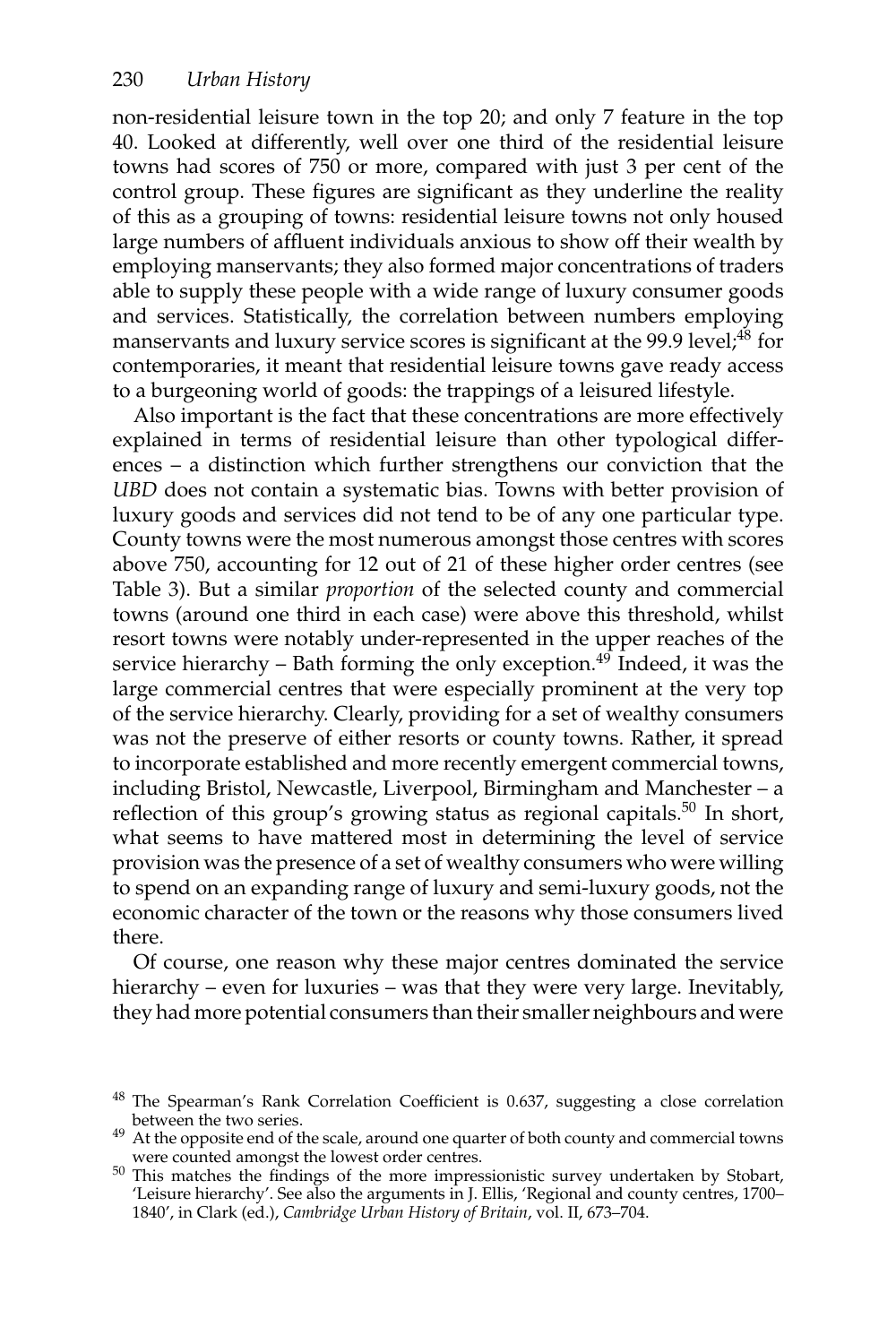more likely to have large numbers of tradesmen appearing in the *UBD*. 51 Recalculating the scores to allow for different levels of population paints a rather different picture of the provision of luxury goods and services. Residential leisure towns still dominate the service hierarchy, accounting for 17 of the top 20 and 14 of the top 40 towns, but commercial towns are far less prominent than before. Whereas in absolute terms, they accounted for 5 of the top 10; when their service score is expressed as a ratio of population, only 3 feature in the top 20.52 Their places at the top of the hierarchy are taken by county towns: Worcester, York, Chester and Exeter stand out. Here, exceptional provision of luxury trades per head of population was undoubtedly related to their well-established position within county social, cultural and service structures. The extensive hinterlands and links with the surrounding countryside which these places enjoyed – precisely the qualities which made them attractive as leisure towns – served to bolster their service sectors. They were providing not simply for their own populations but also for demand from smaller towns and rural residents.<sup>53</sup>

These arguments may seem convincing, but we need to be cautious about how far we take them. Manufacturing towns may not have operated as traditional central places, but many developed extensive links with often very large hinterlands. From her home near Colne, Elizabeth Shackleton purchased goods from a variety of towns, including Lancaster (the county town), but also Manchester. Half a century later, Anne Lister bought from retailers as well as using cultural facilities in her local town of Halifax, seemingly without being concerned about its 'industrial' character. She also made shopping trips to York – often combining these with visits to friends – and took the opportunity of journeys to Manchester to purchase particular goods, notably jewellery. $54$  It is unlikely that such consumers knew or cared much about the ratio of shops to population: they were more concerned with the availability and quality of the goods and services they sought. Significantly, insofar as the *UBD* listings can be relied upon, commercial and manufacturing towns were often just as likely as their county town neighbours to contain the rarest luxury trades (Table 4). Indeed, these luxury trades could turn up in the most surprising of places, and included an architect in Doncaster, an optician in Sheffield and portrait painters in Macclesfield and Wolverhampton.

<sup>&</sup>lt;sup>51</sup> Whilst lower than that between employers of manservants and luxury service score (0.637), the correlation between population and luxury service score is statistically significant.

 $52$  Those that remain in the top 20 are Liverpool (which has the highest luxury service score, but falls to twentieth when population is taken into account), Bristol (which goes from third to eighteenth) and Newcastle (which falls from sixth to fourteenth). Of the others, Manchester falls from second to thirty-first, and Birmingham from fifth to fifty-second.

 $53$  Stobart, Hann and Morgan, Spaces of Consumption, ch. 3.<br> $54$  A. Vickery, 'Women and the world of goods: a Lancashire consumer and her possessions, 1751–81', in J. Brewer and R. Porter (eds.), *Consumption and the World of Goods* (London, 1993), 274–301; H. Whitbread (ed.),*I KnowMy Own Heart: The Diaries of Anne Lister*(London, 1988), 105, 245–55.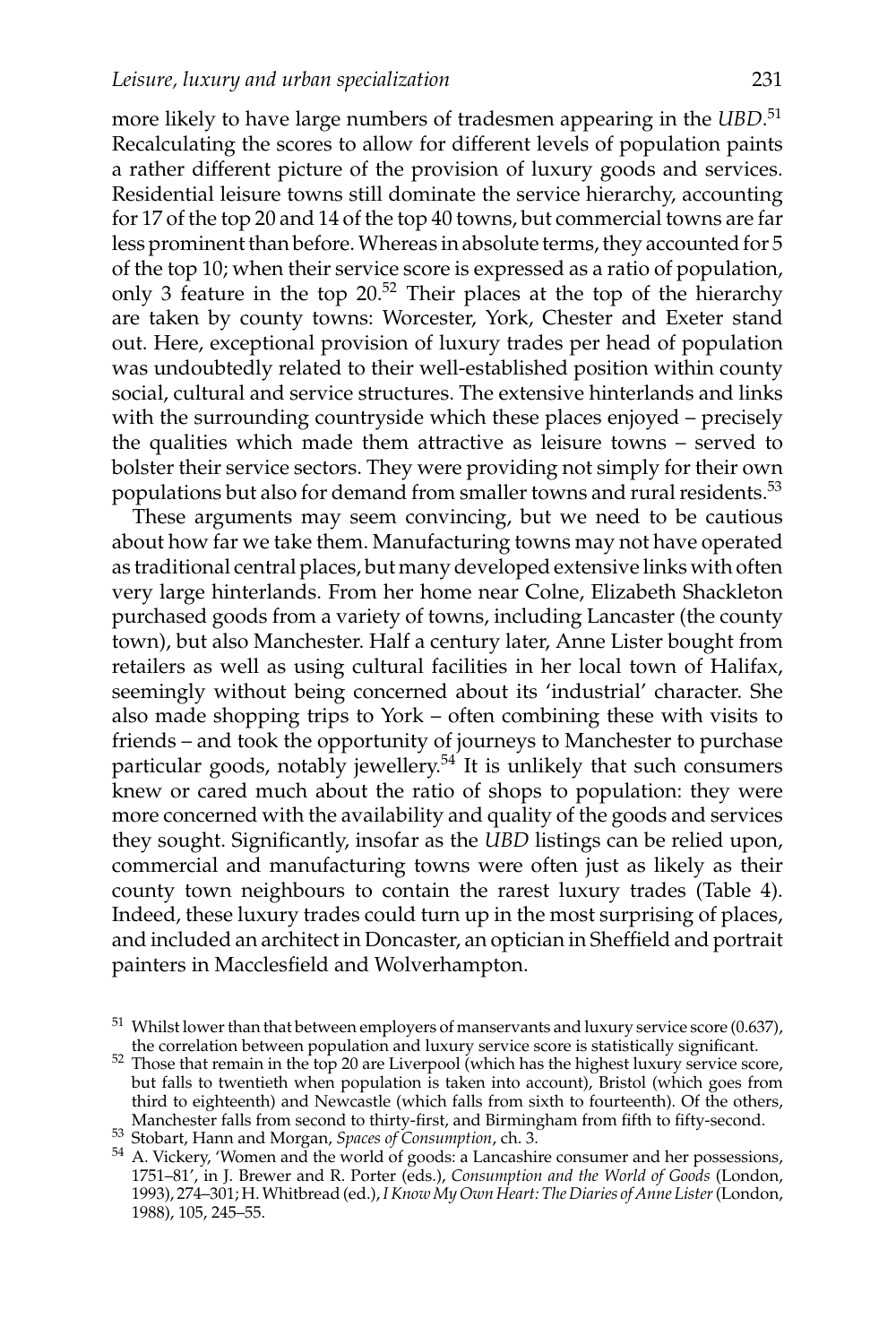| Service          | <b>RLTs</b> | Non-RLTs | County | Commercial | Others |
|------------------|-------------|----------|--------|------------|--------|
| Optician         |             |          |        |            |        |
| Architect        | 12          |          |        |            |        |
| Language teacher | 14          |          |        | 5          |        |
| Portrait painter | 15          |          |        | 10         |        |
| Jeweller         | 18          |          |        |            |        |

Table 4: *High-order luxury services and urban typologies in the 1790s*

*Note*: RLTs: residential leisure towns.

*Source*: P. Barfoot and J. Wilkes, *Universal British Directory*, 5 vols. (London, 1793–98).

Quality, of course, was a different matter, and is much harder to judge, especially from simple listings in directories. It is possible that the county towns contained a better class of tradesman, but the evidence for this is inconclusive. Probate inventories indicate that specialist shopkeepers in quite small towns offered an enormous range of goods. For example, from his shop in Congleton Zachariah Shelley sold a range of groceries and haberdashery as well as tammies, shalloons, tansies, serges, worsteds, flannels, fustians, checks, canvas, callicoes, crepes, silks, lace and mohair. In Stockport, Richard Upton specialized more in woollen cloths, but also carried mohair, silk and gold and silver threads; whilst James Rathbone of Macclesfield sold printed calicoes, muslins, ribbon, silks, velvets and lace, plus oils, Hungary waters, hair powder, books, cravats, handkerchiefs, fans, stockings, cloth and leather gloves and even a sable muff.55 Yet the overall shopping experience in places such as Macclesfield and Stockport undoubtedly fell far short of that in Chester, where shops were more numerous, often high status and drew customers from across the county and north Wales.<sup>56</sup> The shopping streets in Bath, Chester and Worcester were portrayed as being more fashionable than those in Wolverhampton and Sheffield, or even Manchester and Birmingham. Comparisons were drawn with London's Cheapside or, slightly later, Regent Street; the effect being to link local retailers with the metropolis as centre of fashion and supply.<sup>57</sup> Moreover, the major centres, and especially the key resort towns, attracted more famous and talented entrepreneurs, artists and performers.

<sup>&</sup>lt;sup>55</sup> Cheshire and Chester Archives, WS 1728 Zacariah Shelley of Congleton, WS1716 Richard Upton of Stockport, WS1702 James Rathbone of Macclesfield.

Upton of Stockport, WS1702 James Rathbone of Macclesfield. <sup>56</sup> S.I. Mitchell, 'The development of urban retailing 1700–1815', in P. Clark (ed.), *The Transformation of English Provincial Towns 1600–1800* (London, 1984), 259–83; J. Stobart, 'County, town and country: three histories of urban development in eighteenth-century Chester', in P. Borsay and L. Proudfoot (eds.), *Provincial Towns in Early Modern England and*

<sup>&</sup>lt;sup>57</sup> Green, *Survey of the City of Worcester*, 235; J. Hemingway, *History of the City of Chester* (Chester, 1831), vol. I, 388.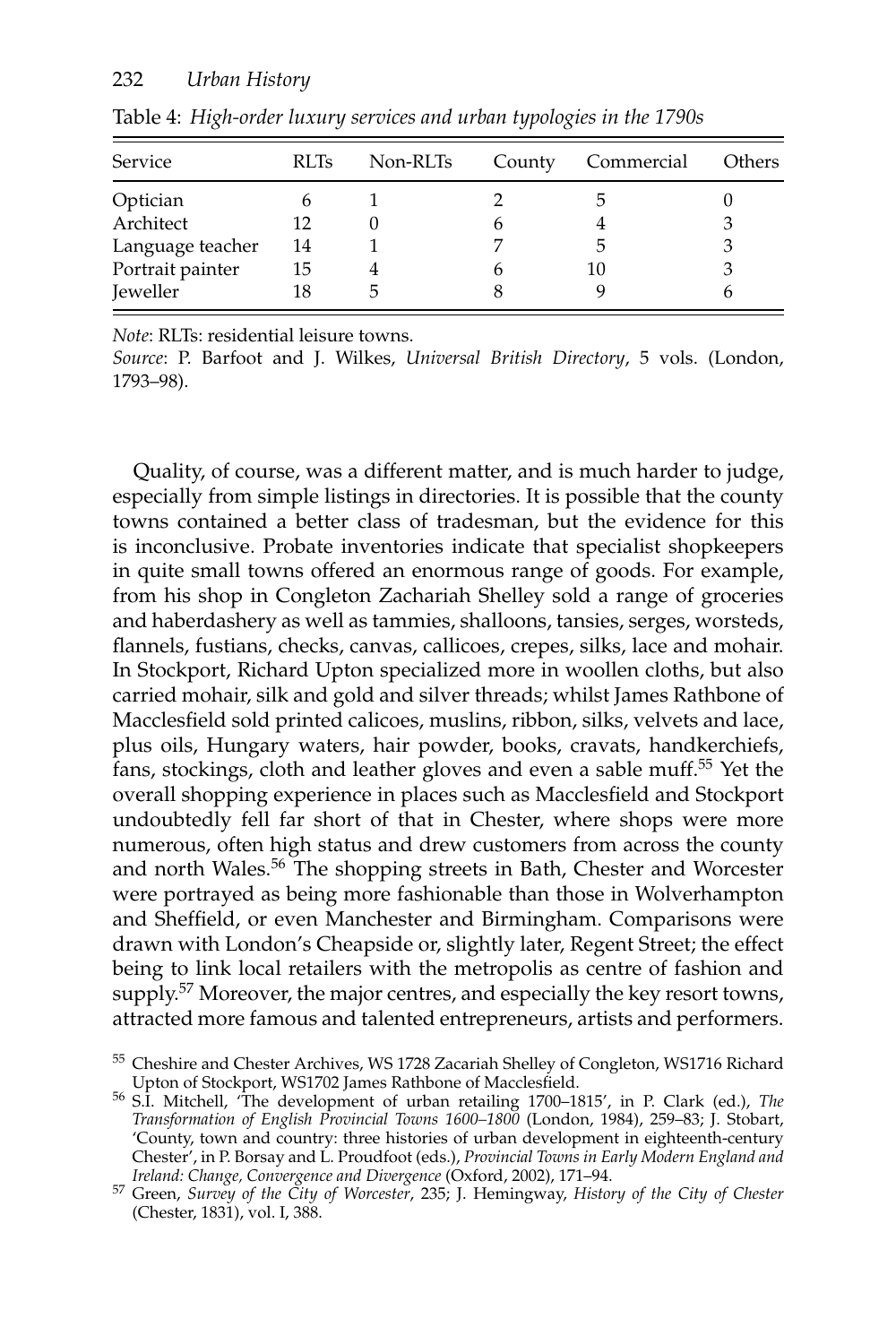Whilst Sarah Siddons seems to have performed in most of the principal theatres in the country (an association which the writers of town guides were always enthusiastic in proclaiming), Garrick and Kean restricted their activities to a few major centres. Visiting composers also limited their orbits: Haydn, for example, spent most of his time in London, only making a few trips outside the capital to notable centres such as Oxford and Bath. Indeed, few other towns could match the quality of Bath's artistic and cultural life, as its citizens and visitors could call on the services of artists such as Gainsborough, Lawrence and Hoare or musicians such as Rauzzini and Herschel.58

### **Conclusions: leisure, luxury and perceptions of politeness**

The quality of goods and services – as with the quality of residents – reflected on the status of the town. But here, perceptions were often more important than reality, and the line of reasoning increasingly ran in the opposite direction. The socio-economic character of a town coloured judgments about its 'politeness' and thus perceptions of the quality of goods, services and facilities found therein. Sweet argues persuasively that, 'just as the tradesmen and nouveau riche merchants become stereotypical figures of vulgarity', so the towns they inhabited were labelled as impolite. Indeed, they became a 'rhetorical anti-type' allowing notions of politeness to be defined ever more closely around the attributes of the gentleman and the places they inhabited.<sup>59</sup> The kind of rhetoric that portrayed Liverpool as a cultural desert without 'a single erection or endowment, for the advancement of science, the cultivation of the arts, or the promotion of useful knowledge' was reinforced by the loss of key elements of its leisure infrastructure and the problems in establishing new cultural institutions in the town. $60$  As with many other commercial towns, Liverpool was portrayed as a place of commerce, not culture; as lacking in pedigree and taste. And yet the evidence of employers of manservants, the provision of leisure and the availability of luxury goods and services reveals these places to be centres of leisure and luxury – that is, residential leisure towns. New trends in leisure and fashions in consumption may have been set in London and the resorts, but most people obtained their luxuries and took their leisure closer to home, even when increasing accessibility took the shine off the social seasons of many county towns.<sup>61</sup> After the visit of George III, for example, England's fashions were 'Cheltenhamized', but the newly fashionable fabrics and dresses were available from mercers

<sup>&</sup>lt;sup>58</sup> For more detailed analysis of Bath's attraction to national figures, see P. Borsay, *The Image* of *Georgian Bath*, 1700–2000 (Oxford, 2000), 99–142, 396–9.<br><sup>59</sup> Sweet, 'Topographies of politeness', 364–5.

*of Georgian Bath, 1700–2000* (Oxford, 2000), 99–142, 396–9. <sup>59</sup> Sweet, 'Topographies of politeness', 364–5. <sup>60</sup> J. Wallace, *A General and Descriptive History of Liverpool* (Liverpool, 1795), 283. See J. Stobart, 'Culture versus commerce: societies and spaces for elites in eighteenth-century Liverpool', *Journal of Historical Geography*, 28 (2002), 474–6. <sup>61</sup> Ellis, 'Regional and county centres', 697–702.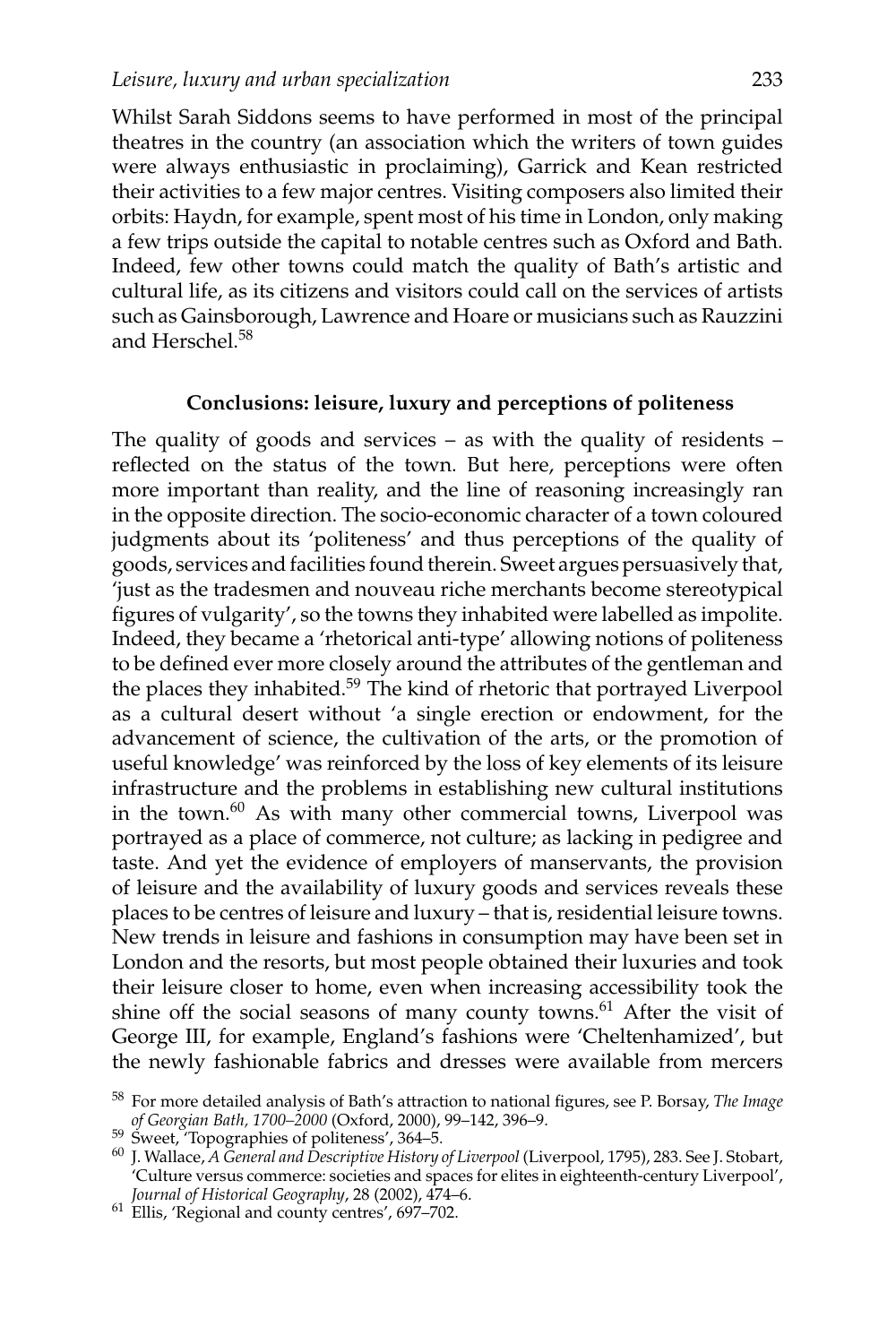and milliners across the country. Moreover, shopkeepers were anxious to advertise their awareness of and access to London fashions. The Liverpool mercer, P. Prichard, was typical, announcing that

he has just come down from London as great a variety of the different new patterns calculated for the spring, as the earliness of the season would admit of, and will make a point of furnishing himself, by all the weekly conveyances, with such others, and those of the most elegant fancy, that are now making for the approaching months.<sup>62</sup>

Prichard's point was threefold: first, fashions were changing rapidly; secondly, London was the supply centre for these fashions; and thirdly, he was well placed to supply consumers with both knowledge of the latest trends and the goods themselves.

This widening access to fashion, manners and taste – affected through newspapers and pattern books, provincial shops, the burgeoning literature on etiquette and the efforts of dancing masters, language teachers and the like – effectively spread the boundaries of politeness both for people and places. In a way, this was part of the problem. By the later decades of the eighteenth century, politeness was becoming less exclusive and therefore needed to be redefined as something out of the reach of most people (by their birth) and most places (by their history and socio-economic development).<sup>63</sup> There is thus a growing dissonance between the reports of metropolitan-inspired travel writers and the array of goods and services, institutions and improvements found in many residential leisure towns. The most dynamic places and best-served places were increasingly the great commercial centres rather than the established county towns. By the time that Manchester was being described by Torrington as a 'dog hole', there was already an Agricultural Society (1767), a Literary and Philosophical Society (1781) and College of Arts and Sciences (1785) in the town, whilst its inhabitants could enjoy the services of two music masters, two dancing masters, a musical instrument maker and a miniature painter. Such an array of functions was some distance in advance of, but also different in character from, that found in Chester, the traditional regional capital, which remained focused on more overtly leisure rather than 'improving' activities.<sup>64</sup> And yet Chester was more widely acknowledged as a place of resort, both for visiting and resident gentry. The key was, perhaps, less in what was to be found there, than what was not. As one contemporary commentator argued, it was 'the absence of manufactories, and the crowds of the lowest rabble they engender' that made it 'a desirable residence for the higher classes'.65

<sup>62</sup> *Gore's Advertiser*, 23 Feb. 1770. <sup>63</sup> See Sweet, 'Topographies of politeness', 365–6. <sup>64</sup> Raffald, *Directory of Manchester*; A. Kennett, *Georgian Chester* (Chester, 1987), 26–31 and 36–41. <sup>65</sup> Hemingway, *Chester*, vol. II, 341.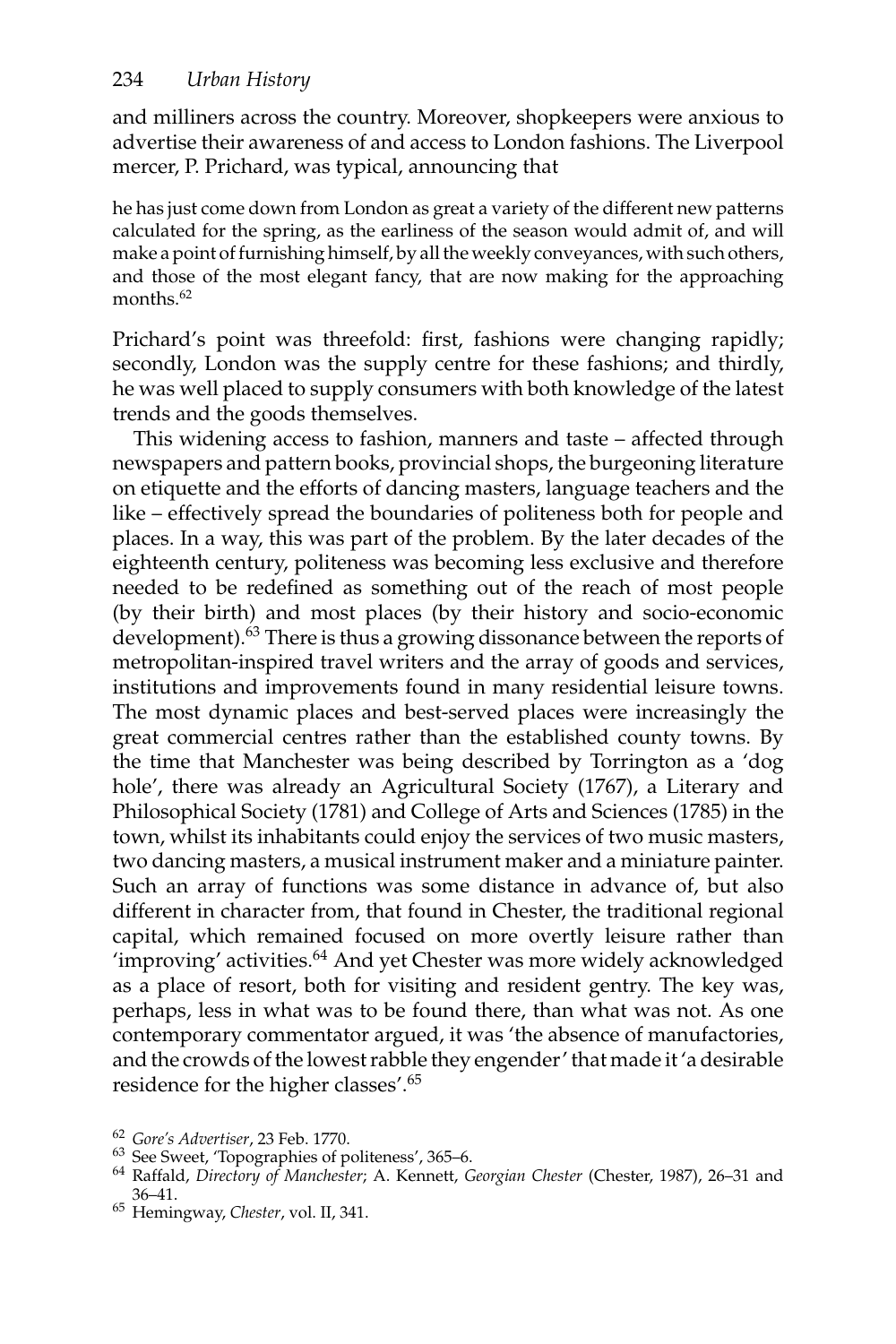These contrasts in facilities and image encapsulate the complex and unstable ways in which status was accorded to towns in eighteenthcentury England. In systematic surveys of the urban network, it is too easy to equate demographic size with importance, ignoring other, more subtle and yet more meaningful measures of urban status. Population *was* important – witness the furore that followed the publication of the first census<sup>66</sup> – but the socio-economic and cultural characteristics of that population were perhaps more telling, particularly when linked with the presence of certain cultural and civic infrastructure. Sweet discusses these attributes in terms of politeness – a term which conveyed much to contemporaries, but which defies easy definition: it is far easier to say which places were polite, and which were not, than to explain why they might be viewed in this way. Our analysis suggests that the designation 'residential leisure town' might be used as another means of defining the status of towns as more or less attractive centres of conspicuous consumption and elite sociability. Contemporaries did not, of course, talk about residential leisure towns, but they appear to have thought in similar terms, describing the presence of 'good company' in certain places, and according status to those places which were able to attract a (resident) gentry population. This attraction was based in part on the presence of other wealthy residents (and the relative absence or perhaps more correctly the lower visibility of the poor), but also on the leisure infrastructure and luxury service and retail facilities present in these places. It was this combination of social profile, built environment and cultural-economy that made these places distinctive, not their demographic, political or socio-economic make up. Accepted notions that urban typologies are most appropriately organized around growing functional specialization might usefully be tempered, therefore, with older-established and more subjective categorizations based on the status of the town.

### **Appendix I**

### **Residential leisure towns67**

Bath, Berwick, Beverley, Birmingham, Boston, Bristol, Bury St Edmunds, Cambridge, Canterbury, Chester, Chichester, Colchester, Coventry, Derby, Doncaster, Dover, Durham, Exeter, Gloucester, Hereford, Hull, Ipswich, Lancaster, Leeds, Leicester, Lewes, Lincoln, Liverpool, Lynn, Manchester, Monmouth, Newark, Newcastle, Northampton, Norwich, Oxford, Peterborough, Plymouth, Portsmouth, Preston, Reading, Rochester, Salisbury, Shrewsbury, Southampton, Stafford, Stamford, Wakefield, Winchester, Windsor, Worcester, Yarmouth, York

<sup>&</sup>lt;sup>66</sup> J. Ellis, "<sup>e</sup> For the honour of the town"'.<br><sup>67</sup> Taken from Schwarz, 'Residential leisure towns', 56–7.